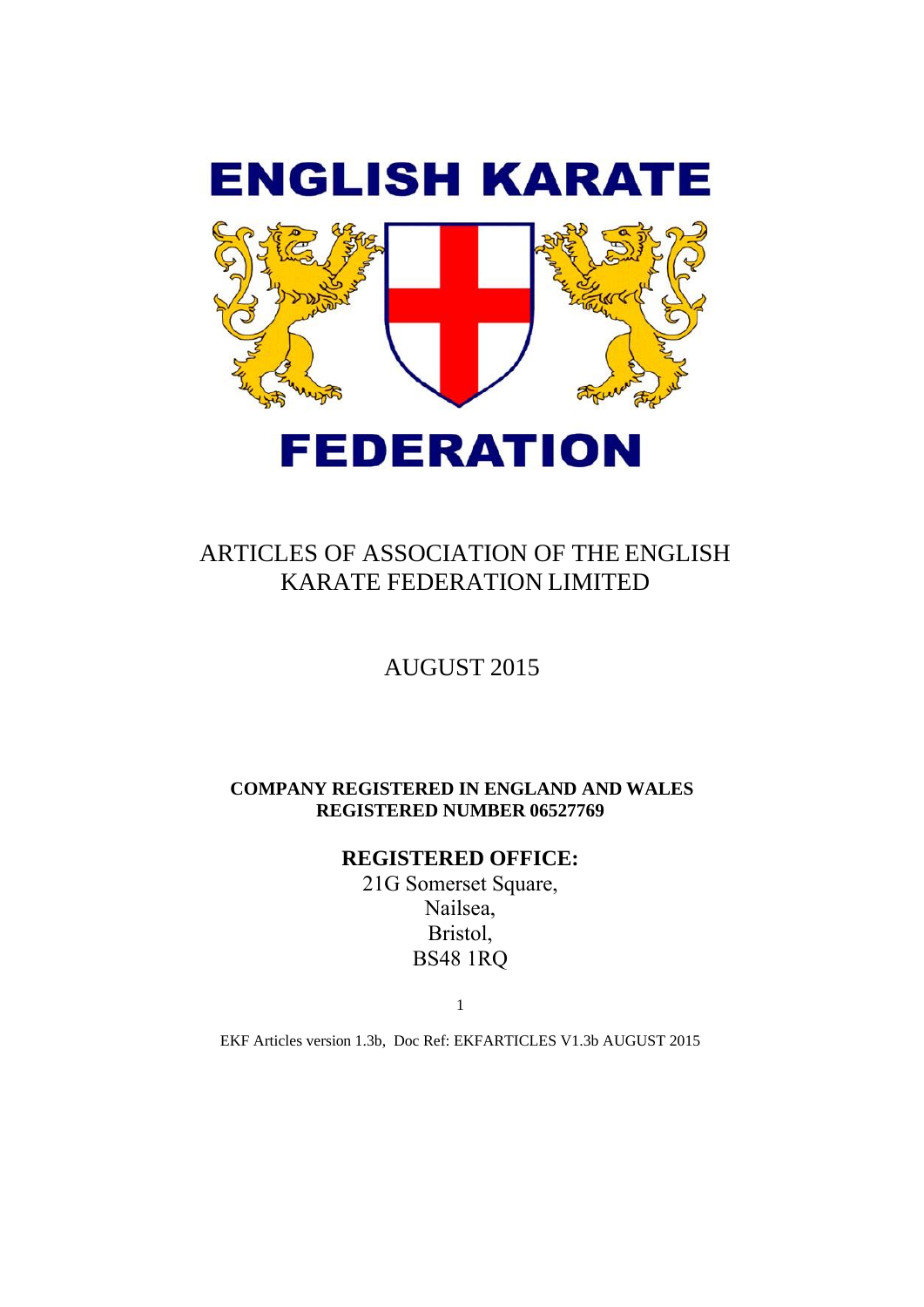# **INDEX TO THE ARTICLES**

| 1              |                                                          |                                                 |  |
|----------------|----------------------------------------------------------|-------------------------------------------------|--|
| 2              |                                                          |                                                 |  |
|                | 2.1                                                      |                                                 |  |
|                | 2.2                                                      |                                                 |  |
| 3              |                                                          |                                                 |  |
|                | 3.1                                                      |                                                 |  |
|                | 3.1.1                                                    |                                                 |  |
|                | 3.1.2                                                    |                                                 |  |
|                | 3.1.3                                                    |                                                 |  |
|                | 3.1.4                                                    |                                                 |  |
|                | 3.1.5                                                    | DECISION-MAKING BY DIRECTORS DIRECTORS TO TAKE  |  |
|                | 3.1.6                                                    |                                                 |  |
|                | 3.1.7                                                    |                                                 |  |
|                | 3.1.8                                                    |                                                 |  |
|                | 3.1.9                                                    |                                                 |  |
|                | 3.1.10                                                   |                                                 |  |
|                | 3.1.11                                                   |                                                 |  |
|                | 3.1.12                                                   |                                                 |  |
|                | 3.1.13                                                   |                                                 |  |
|                | 3.1.14                                                   | DIRECTORS' DISCRETION TO MAKE FURTHER RULES 11  |  |
|                | APPOINTMENT OF DIRECTORS METHODS OF APPOINTING<br>3.1.15 |                                                 |  |
|                | 3.1.16                                                   | TERMINATION OF DIRECTOR'S APPOINTMENT 14        |  |
|                |                                                          |                                                 |  |
|                | 3.1.18                                                   |                                                 |  |
| $\overline{4}$ |                                                          |                                                 |  |
|                | 4.1                                                      |                                                 |  |
|                | 4.1.1                                                    |                                                 |  |
|                | 4.1.2.                                                   |                                                 |  |
|                | 4.1.3                                                    | ORGANISATION OF GENERAL MEETINGS ATTENDANCE AND |  |
|                | 4.1.4                                                    |                                                 |  |
|                | 4.1.5                                                    |                                                 |  |
|                | 4.1.6                                                    | ATTENDANCE AND SPEAKING BY DIRECTORS AND NON-   |  |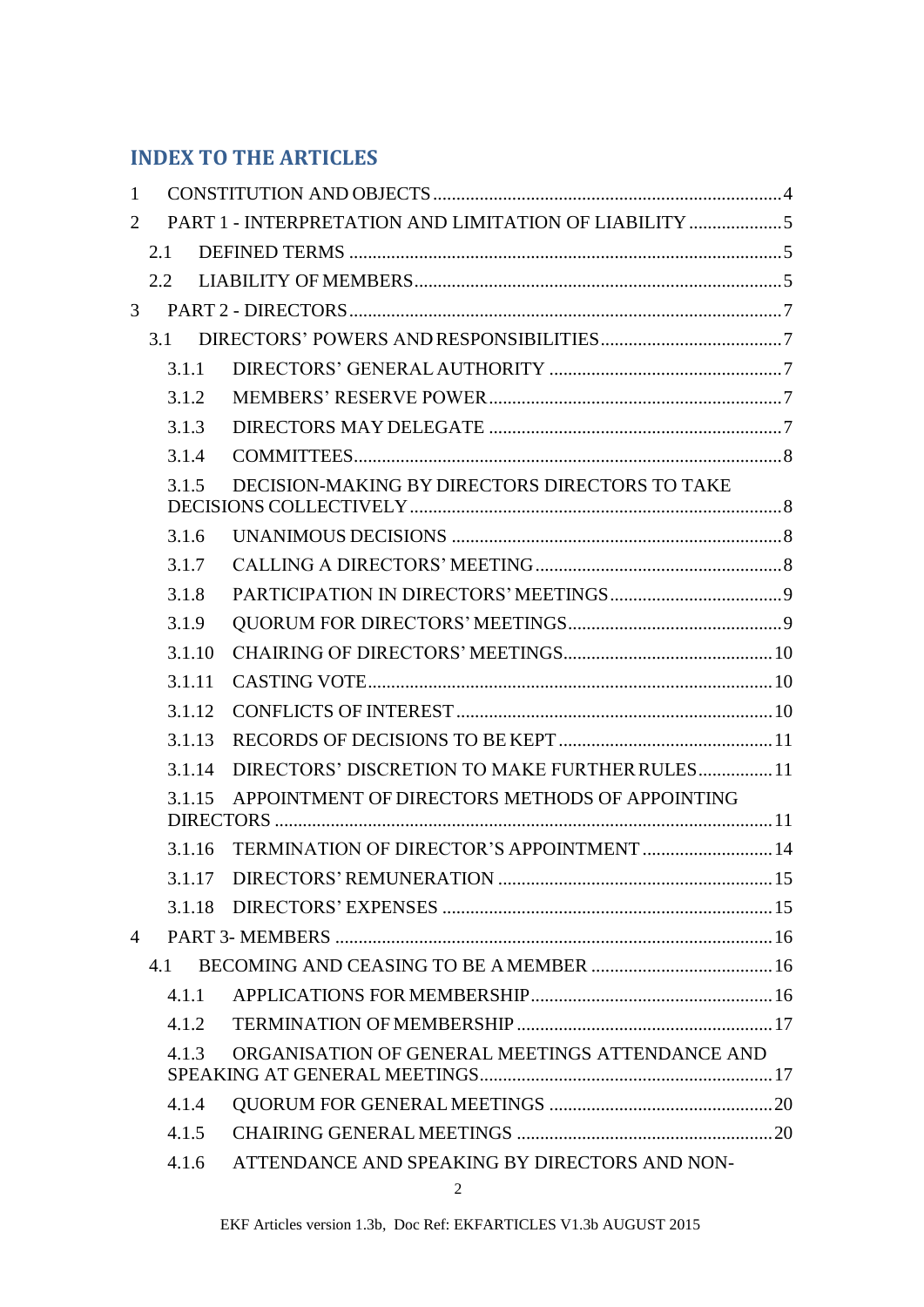|    | 4.1.7  |                                                             |  |
|----|--------|-------------------------------------------------------------|--|
|    | 4.1.8  | VOTING AT GENERAL MEETINGS VOTING: GENERAL22                |  |
|    | 4.1.9  |                                                             |  |
|    | 4.1.10 |                                                             |  |
|    | 4.1.11 |                                                             |  |
|    |        |                                                             |  |
|    |        |                                                             |  |
| 5. |        |                                                             |  |
|    | 5.1    |                                                             |  |
|    | 5.1.1  |                                                             |  |
|    | 5.1.2  | NO RIGHT TO INSPECT ACCOUNTS AND OTHER RECORDS25            |  |
|    | 5.1.3  | <b>PROVISION FOR EMPLOYEES ON CESSATION OF BUSINESS  25</b> |  |
|    | 5.2    |                                                             |  |
|    | 5.2.1  |                                                             |  |
|    | 5.2.2  |                                                             |  |
|    | 5.2.3  |                                                             |  |
|    | 5.2.4  |                                                             |  |
|    | 5.2.5  |                                                             |  |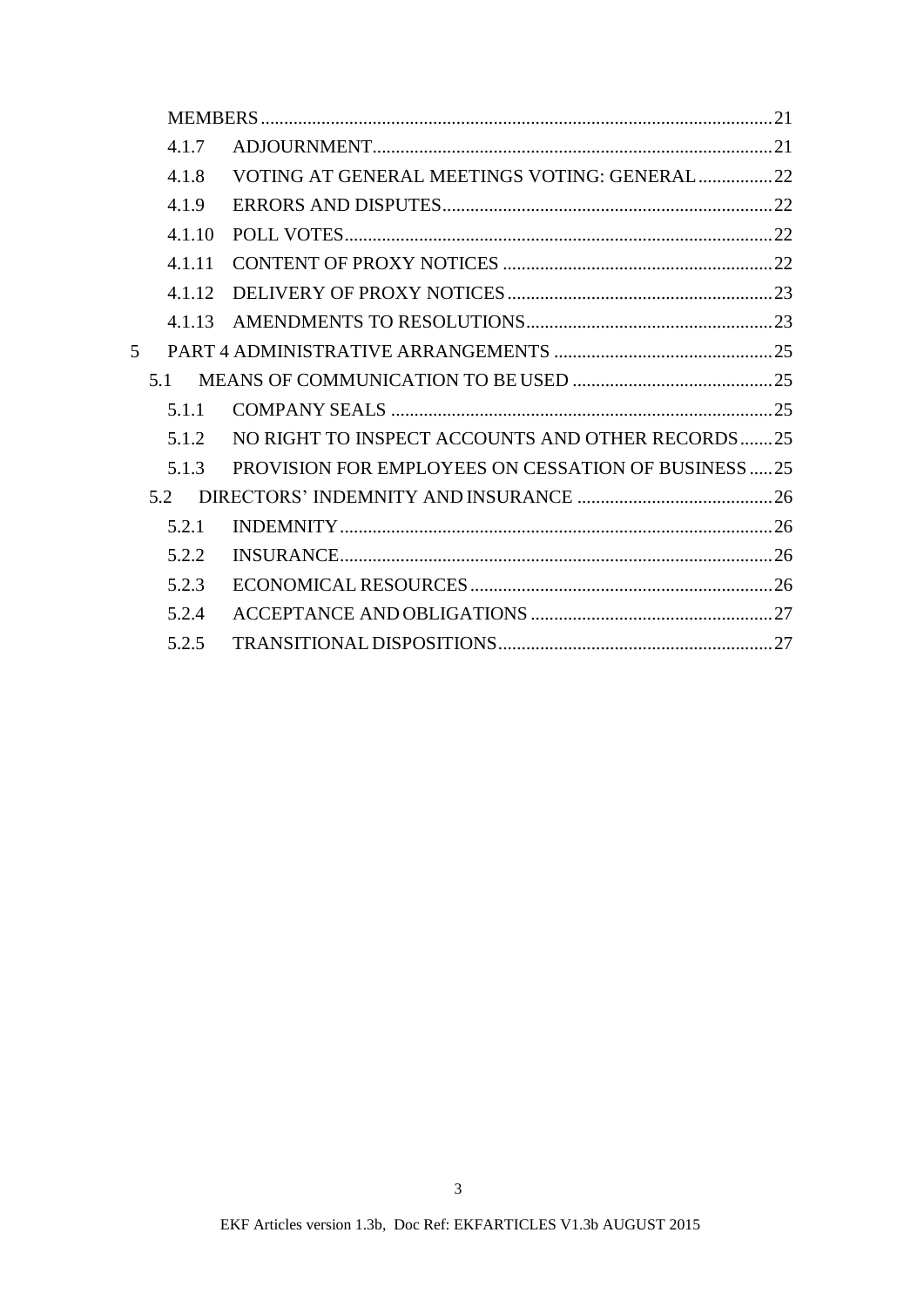# <span id="page-3-0"></span>**1 CONSTITUTION AND OBJECTS**

- 1. The English Karate Federation he/herein referred to as 'EKF' is a permanent organisation with a legal status founded in 2007 and is composed of Karate associations affiliated at National level.
- 2. The seat and legal domicile of the EKF shall be based in England.
- 3. The EKF does not engage in matters pertaining to politics, religion, or race, and is a not for profit organisation.
- 4. The EKF performs its activity on an amateur basis in compliance with the principles set forth in the Olympic Charter.
- 5. The EKF has sole proprietorship of the logo of EKF and its use. All rights for the use of the EKF logo and name for purposes of fabrication or sale of articles bearing the name or logo of EKF (such as flags, medals, diplomas, badges, shields, ties, gadgets, and similar objects) rests exclusively with the EKF.
- 6. The official language of the EKF shall be English. All official EKF publications must be in English. In the event of disputes, the decision shall be based on the English text.
- 7. The EKF has the aim of promoting, organising, regulating and popularising the sport and practice of Karate all over England, of protecting the physical and mental he/health of the athletes and participants, of contributing to the development of friendly relationships between the associations in membership to it and of defending the interests of Karate throughout England.
- 8. The EKF will organise the English National Championships in collaboration with the Member Organisations. The right to organise the English National Championships and other official English regional events shall be solely the responsibility of EKF.
- 9. The EKF recognises that Karate is linked the Olympic Games and in all other Games of the Olympic cycle.
- 10. The EKF will adhere to the principles the World Karate Federation (WKF) statutes and World Anti-Doping Code in accordance to its own rules and regulations. In the case of conflict, the WKF statutes and World Anti-Doping Code will take precedence unless doing so would breach legislation in for in England at that time.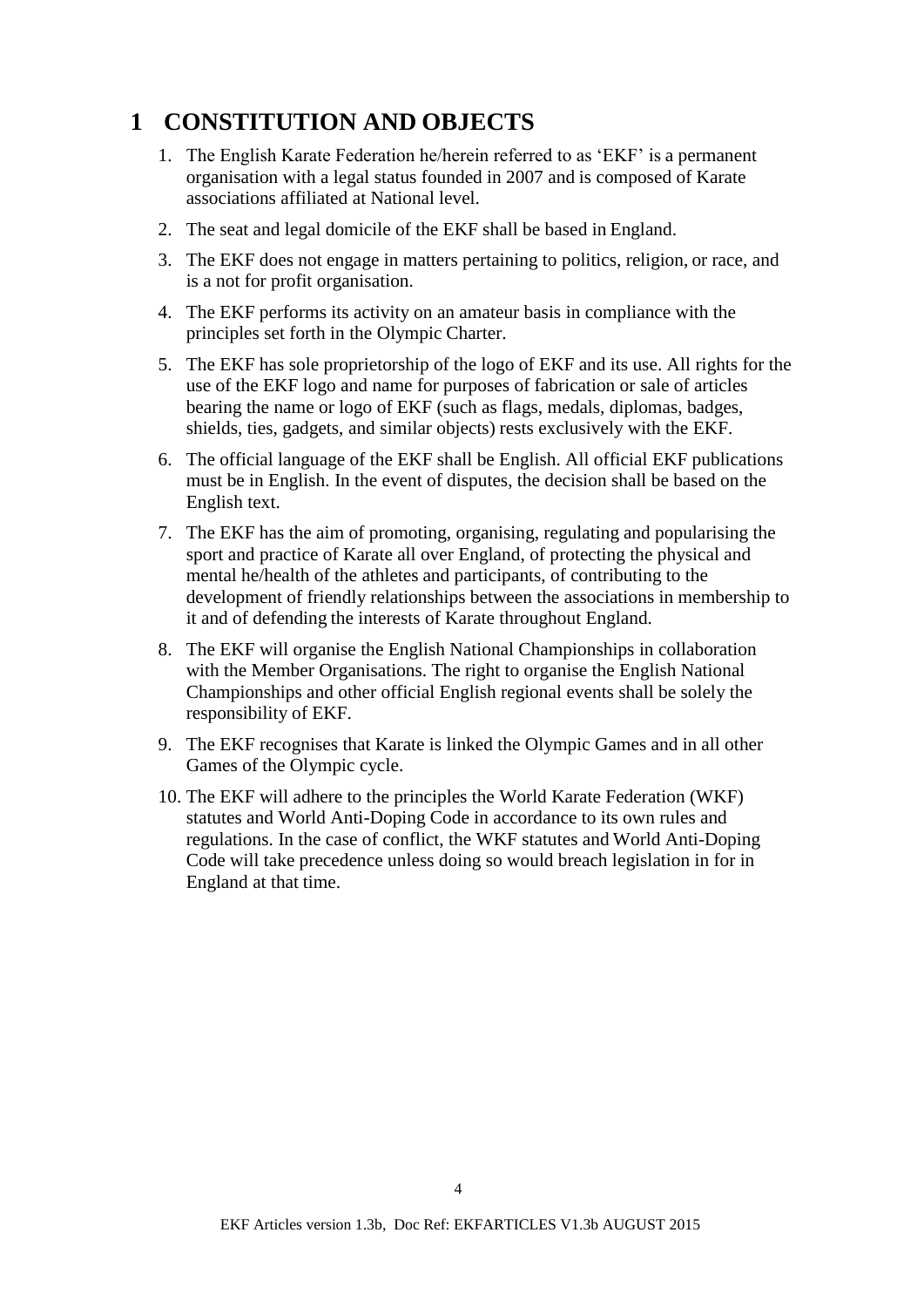# <span id="page-4-0"></span>**2 PART 1 - INTERPRETATION AND LIMITATION OF LIABILITY**

## <span id="page-4-1"></span>**2.1 DEFINED TERMS**

- 1. In the articles, unless the context requires otherwise— "articles" means the company's articles of association;
	- a) "bankruptcy" includes individual insolvency proceedings in a jurisdiction other than England and Wales or Northern Ireland which have an effect similar to that of bankruptcy;
	- b) "chairman" has the meaning given in article 12;
	- c) "chairman of the meeting" has the meaning given in article 25;
	- d) "Companies Acts" means the Companies Acts (as defined in section 2 of the Companies Act 2006), in so far as they apply to the company;
	- e) "director" means a director of the company, and includes any person occupying the position of director, by whatever name called;
	- f) "document" includes, unless otherwise specified, any document sent or supplied in electronic form;
	- g) "electronic form" has the meaning given in section 1168 of the Companies Act 2006;
	- h) "member" has the meaning given in Page 14 Article 21.1 & section 112 of the Companies Act 2006;
	- i) "ordinary resolution" has the meaning given in section 282 of the Companies Act 2006;
	- j) "participate", in relation to a directors' meeting, has the meaning given in article 10;
	- k) "proxy notice" has the meaning given in article 31;
	- l) "special resolution" has the meaning given in section 283 of the Companies Act 2006;
	- m) "writing" means the representation or reproduction of words, symbols or other information in a visible form by any method or combination of methods, whether sent or supplied in electronic form or otherwise.
	- n) Unless the context otherwise requires, other words or expressions contained in these articles bear the same meaning as in the Companies Act 2006 as in force on the date when these articles become binding on the company.

## <span id="page-4-2"></span>**2.2 LIABILITY OF MEMBERS**

1. The liability of each member is limited to  $£10$ , being the amount that each member undertakes to contribute to the assets of the company in the event of its being wound up while he/she is a member or within one year after he/she ceases to be a member, for—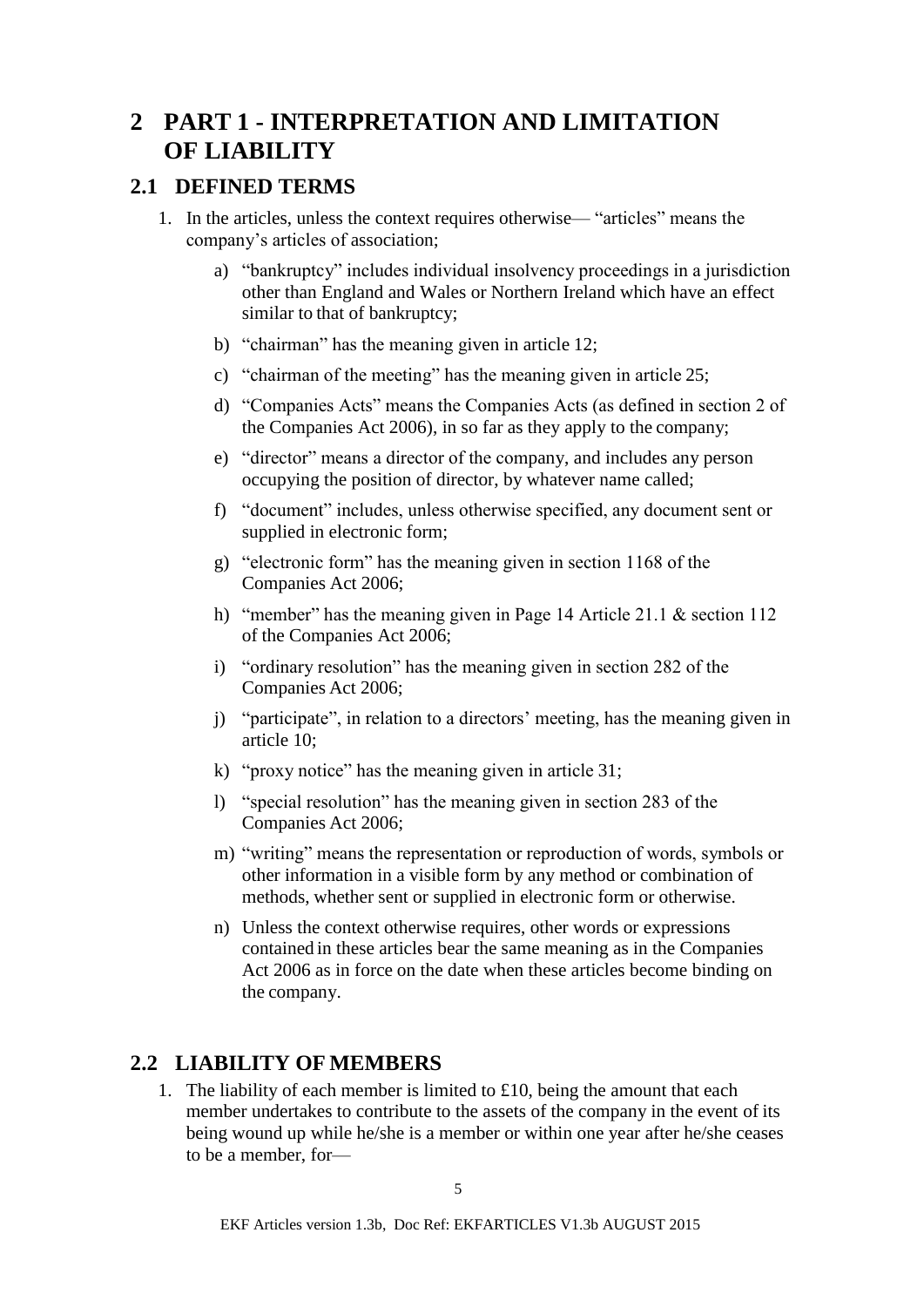- a) payment of the company's debts and liabilities contracted before he/she ceases to be a member,
- b) payment of the costs, charges and expenses of winding up, and
- c) adjustment of the rights of the contributories among themselves.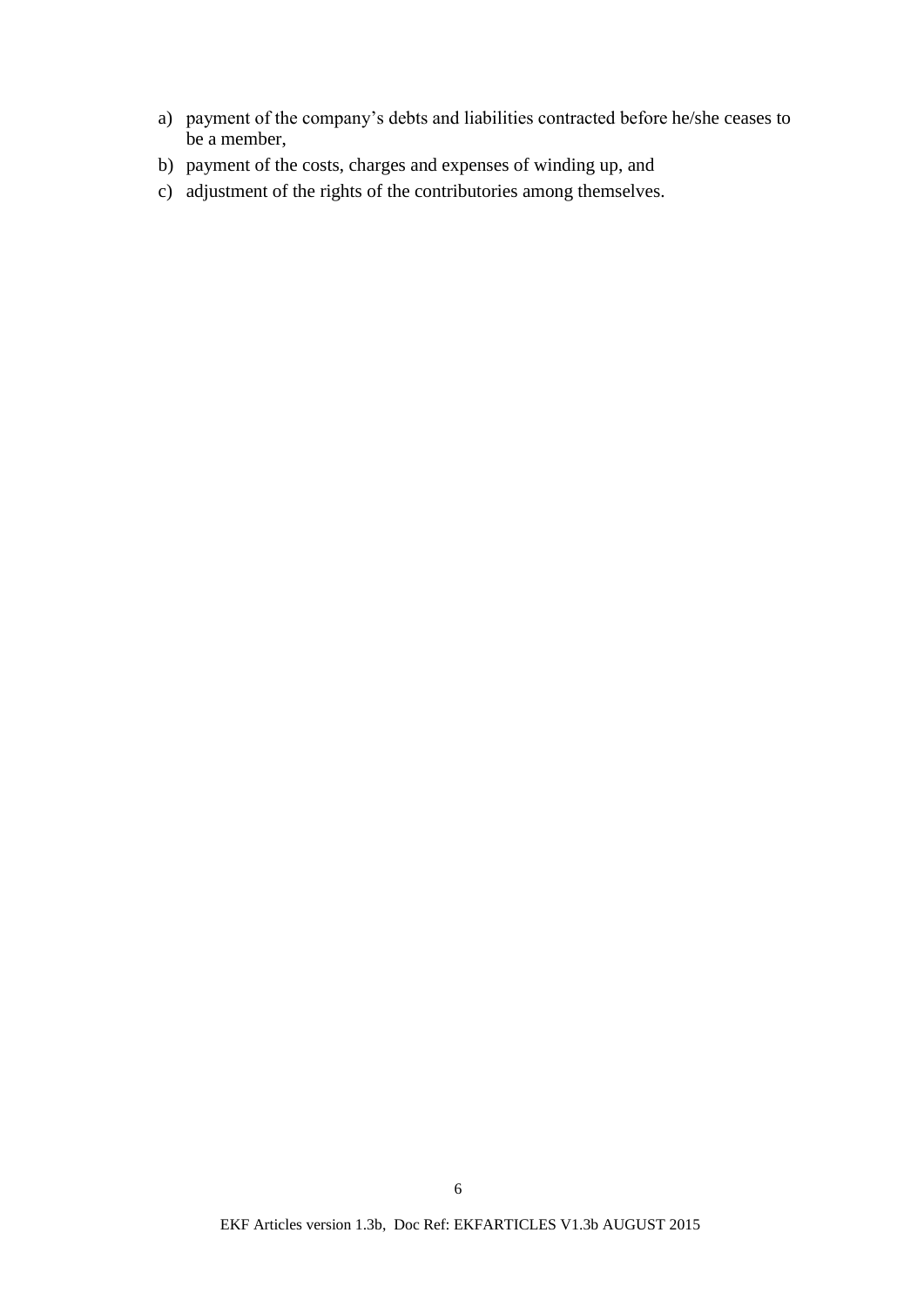# <span id="page-6-0"></span>**3 PART 2 - DIRECTORS**

## <span id="page-6-1"></span>**3.1 DIRECTORS' POWERS AND RESPONSIBILITIES**

## <span id="page-6-2"></span>**3.1.1 DIRECTORS' GENERAL AUTHORITY**

- 1. Subject to the articles, the directors are responsible for the management of the company's business, for which purpose they may exercise all the powers of the company.
- 2. The EKF Board shall lead, manage and administer EKF activity, draw up programmes in accordance with the directives approved at the AGMs/EGMs and assure that they are enacted.

Mainly, it shall:

- 1. Call AGMs, establishing the agenda;
- 2. Draft the technical and financial report on the previous year's activity, to be submitted for the approval of the Ordinary Congress at the AGM;
- 3. Approve the budget relative changes and the final balance she/sheet, to be submitted for the approval of the Ordinary Congress at the AGM;
- 4. Create, restructure and remove Commissions;
- 5. Approve and amend Rules and Regulations;
- 6. Decide upon the provisional affiliation of organisations, to be submitted for ratification of the Ordinary Congress at the AGM;
- 7. Decide on the suspension of national activities of Member organisations that have not paid their annual fees;
- 8. Confer and repeal appointments;
- 9. Administer available funds;
- 10. Monitor compliance with the Statutes, Rules and Regulations and issued Norms;
- 11. Issue provisions pertaining to recognition, affiliation and membership;
- 12. Decide upon the amounts of fees and charges;
- 13. Grant amnesties, pardons and remissions and establish the limits of these measures;
- 14. Decide upon other matters included in the agenda

## <span id="page-6-3"></span>**3.1.2 MEMBERS' RESERVE POWER**

1. The members may, by special resolution, direct the directors to take, or refrain from taking, specified action.

## <span id="page-6-4"></span>**3.1.3 DIRECTORS MAY DELEGATE**

- 1. Subject to the articles, the directors may delegate any of the powers which are conferred on them under the articles
	- a) to such person or committee;
	- b) by such means (including by power of attorney);
	- c) in relation to such matters or territories; and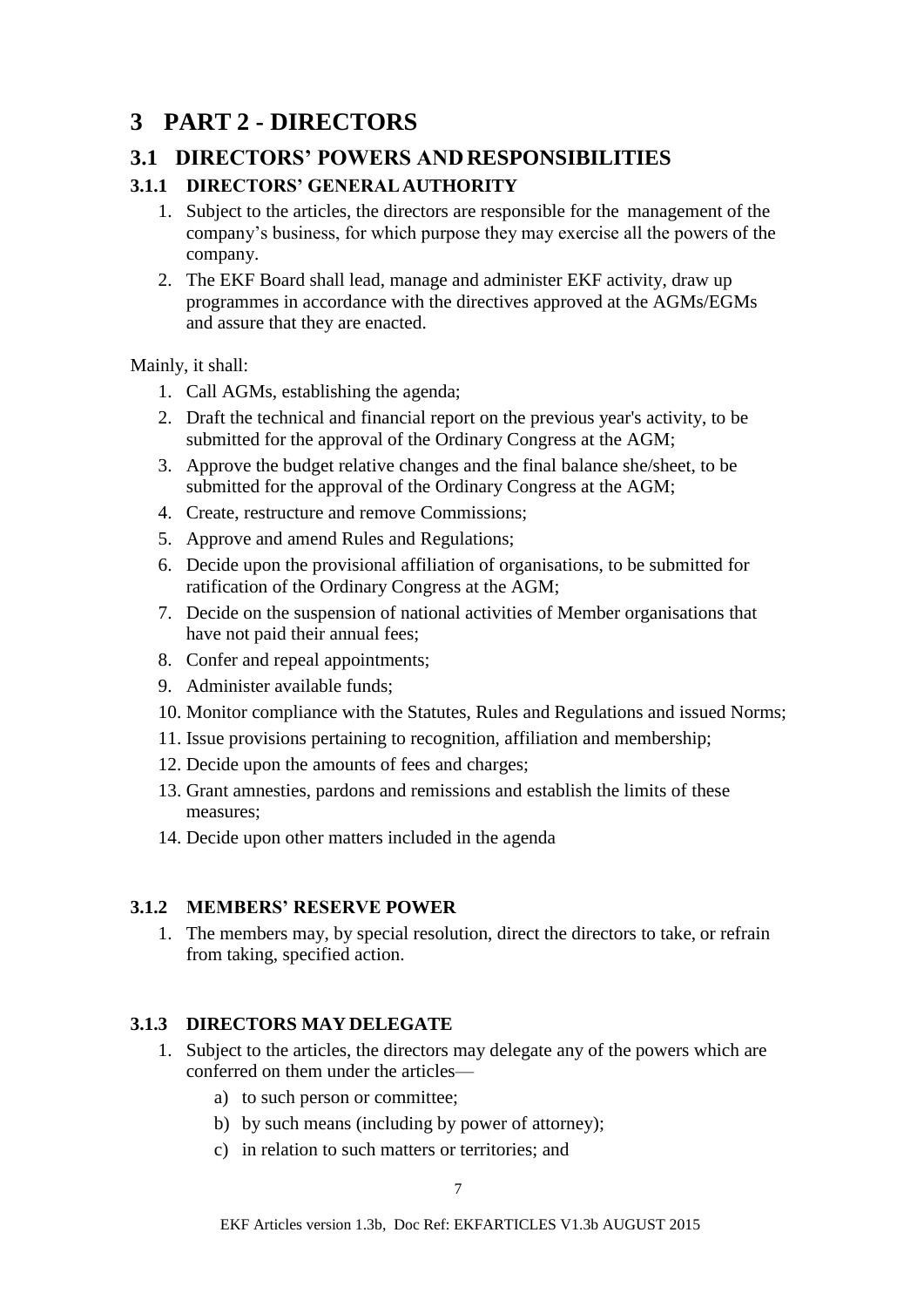- d) on such terms and conditions; as they think fit.
- 2. If the directors so specify, any such delegation may authorise further delegation of the directors' powers by any person to whom they are delegated.
- 3. The directors may revoke any delegation in whole or part, or alter its terms and conditions.

### <span id="page-7-0"></span>**3.1.4 COMMITTEES**

- 1. Committees to which the directors delegate any of their powers must follow procedures which are based as far as they are applicable on those provisions of the articles which govern the taking of decisions by directors.
- 2. The directors may make rules of procedure for all or any committees, which prevail over rules derived from the articles if they are not consistent with them.

#### <span id="page-7-1"></span>**3.1.5 DECISION-MAKING BY DIRECTORS DIRECTORS TO TAKE DECISIONS COLLECTIVELY**

- 1. The general rule about decision-making by directors is that any decision of the directors must be either a majority decision at a meeting or a decision taken in accordance with article 8.
- 2. If
	- a) the company only has one director, and
	- b) no provision of the articles requires it to have more than one director, the general rule does not apply, and the director may take decisions without regard to any of the provisions of the articles relating to directors' decision- making.

### <span id="page-7-2"></span>**3.1.6 UNANIMOUS DECISIONS**

- 1. A decision of the directors is taken in accordance with this article all eligible directors indicate to each other by any means that they share a common view on a matter.
- 2. Such a decision may take the form of a resolution in writing, copies of which have been signed by each eligible director or to which each eligible director has otherwise indicated agreement in writing.
- 3. References in this article to eligible directors are to directors who would have been entitled to vote on the matter had it been proposed as a resolution at a directors' meeting.
- 4. A decision may not be taken in accordance with this article if the eligible directors would not have formed a quorum at such a meeting.
- 5. In certain circumstances a decision maybe made by the President and/or the Vice President as long as it is deemed to be in the best interests of the EKF and its members. That decision will then be relayed at the earliest opportunity, to the board members for ratification.

### <span id="page-7-3"></span>**3.1.7 CALLING A DIRECTORS' MEETING**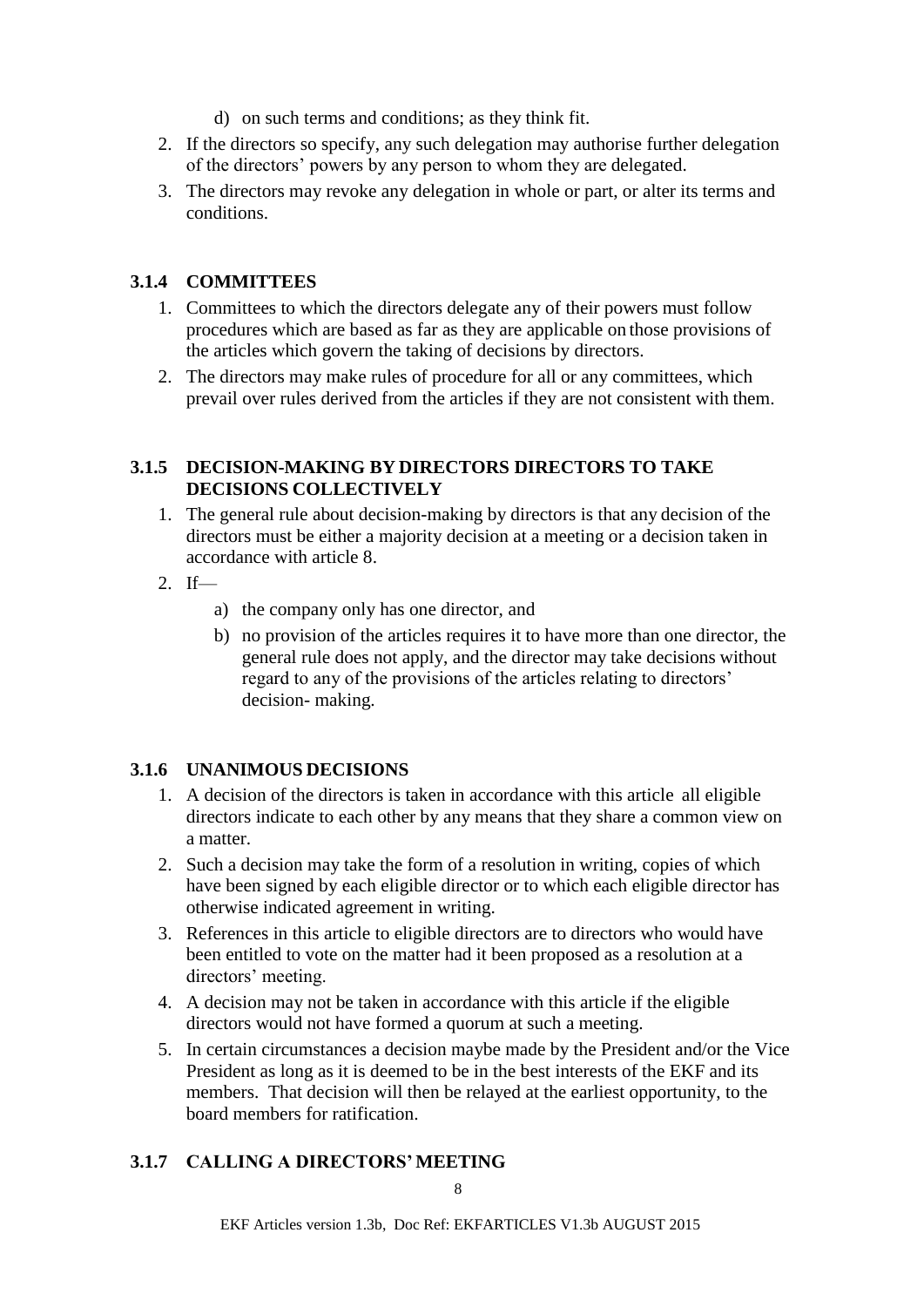- 1. Any director may call a directors' meeting by giving notice of the meeting to the directors or by authorising the company secretary (if any) to give such notice.
- 2. Notice of any directors' meeting must indicate
	- a) its proposed date and time;
	- b) where it is to take place; and
	- c) if it is anticipated that directors participating in the meeting will not be in the same place, how it is proposed that they should communicate with each other during the meeting.
- 3. Notice of a directors' meeting must be given to each director, but need not be in writing.
- 4. Notice of a directors' meeting need not be given to directors who waive their entitlement to notice of that meeting, by giving notice to that effect to the company not more than 7 days after the date on which the meeting is held. Where such notice is given after the meeting has been held, that does not affect the validity of the meeting, or of any business conducted at it.

### <span id="page-8-0"></span>**3.1.8 PARTICIPATION IN DIRECTORS'MEETINGS**

- 1. Subject to the articles, directors participate in a directors' meeting, or part of a directors' meeting, when
	- a) the meeting has been called and takes place in accordance with the articles, and
	- b) they can each communicate to the others any information or opinions they have on any particular item of the business of the meeting.
- 2. In determining whether directors are participating in a directors' meeting, it is irrelevant where any director is or how they communicate with each other.
- 3. If all the directors participating in a meeting are not in the same place, they may decide that the meeting is to be treated as taking place wherever any of them is.
- 4. Directors that have stated that they will not be participating in a meeting whether such a meeting is physical and in person or by electronic means i.e. video conference, telephone conference or email, will be recorded as not participating in that meeting and will not be counted for quorum purposes
- 5. Directors that do not offer a response to notification of a meeting by the President or Company Secretary will be deemed as not participating in that meeting, whether such a meeting is physical and in person or by electronic means
- 6. i.e. video conference, telephone conference or email, and will be recorded as not participating in that meeting and will not be counted for quorum purposes.
- 7. The President will allow 72 hrs for such a response from directors, following which the President will determine the number of directors to be recorded as participating in the meeting

## <span id="page-8-1"></span>**3.1.9 QUORUM FOR DIRECTORS'MEETINGS**

- 1. At a directors' meeting, unless a quorum is participating, no proposal is to be voted on, except a proposal to call another meeting.
- 2. The quorum for directors' meetings may be fixed from time to time by a decision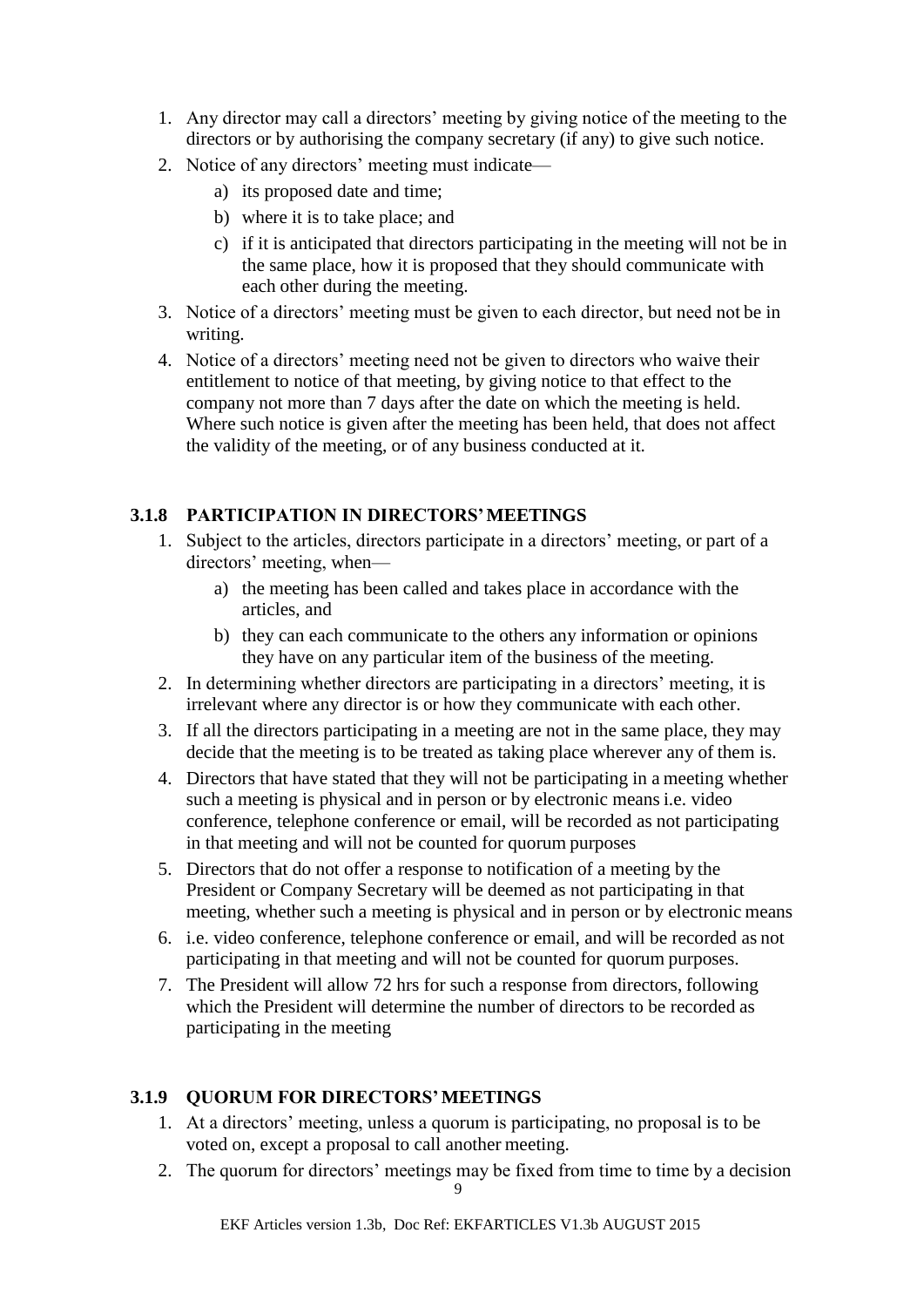of the directors, but must never be less than 50% of the total number of the current eligible board members.

- 3. If the total number of directors for the time being is less than the quorum required, the directors must not take any decision other than a decision
	- a) to appoint further directors, or
	- b) to call a general meeting so as to enable the members to appoint further directors.
- 4. All meetings of the EKF Board of Directors must include at least one of the following officers: President, Vice President, Treasurer, Company Secretary

### <span id="page-9-0"></span>**3.1.10 CHAIRING OF DIRECTORS'MEETINGS**

- 1. The EKF President will chair the meetings. If the EKF President is unable or unwilling to chair the meeting then the meeting will be chaired by the EKF Vice President. If the EKF Vice President is unable or unwilling to chair the meeting then the president or Vice President will elect a meeting chairman
- 2. The person so appointed for the time being is known as the meeting chairman.
- 3. The directors may terminate the meeting chairman's appointment at any time following a majority decision to do so
- 4. If the chairman is not participating in a directors' meeting within ten minutes of the time at which it was to start, the participating directors must appoint one of themselves to chair it.

### <span id="page-9-1"></span>**3.1.11 CASTING VOTE**

- 1. If the numbers of votes for and against a proposal are equal, the chairman or other director chairing the meeting has a casting vote.
- 2. But this does not apply if, in accordance with the articles, the chairman or other director is not to be counted as participating in the decision-making process for quorum or voting purposes.

### <span id="page-9-2"></span>**3.1.12 CONFLICTS OF INTEREST**

- 1. If a proposed decision of the directors is concerned with an actual or proposed transaction or arrangement with the company in which a director is interested, that director is not to be counted as participating in the decision-making process for quorum or voting purposes.
- 2. But if paragraph (3) applies, a director who is interested in an actual or proposed transaction or arrangement with the company is to be counted as participating in the decision-making process for quorum and voting purposes.
- 3. This paragraph applies when
	- a) the company by ordinary resolution disapplies the provision of the articles which would otherwise prevent a director from being counted as participating in the decision-making process;
	- b) the director's interest cannot reasonably be regarded as likely to give rise to a conflict of interest; or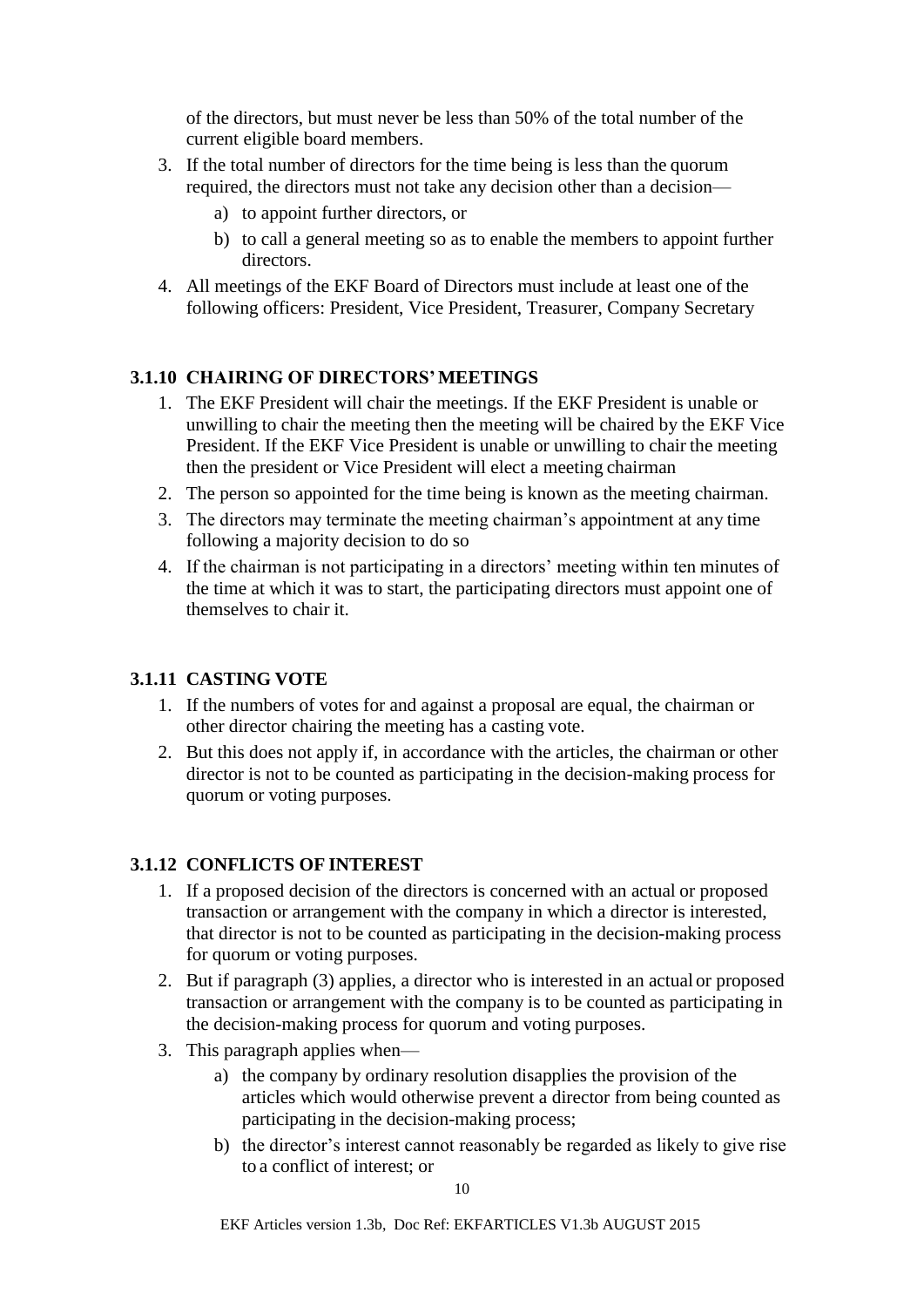- c) the director's conflict of interest arises from a permitted cause.
- 4. For the purposes of this article, the following are permitted causes
	- a) a guarantee given, or to be given, by or to a director in respect of an obligation incurred by or on behalf of the company or any of its subsidiaries;
	- b) subscription, or an agreement to subscribe, for securities of the company or any of its subsidiaries, or to underwrite, sub-underwrite, or guarantee subscription for any such securities; and
	- c) arrangements pursuant to which benefits are made available to employees and directors or former employees and directors of the company or any of its subsidiaries which do not provide special benefits for directors or former directors.
- 5. For the purposes of this article, references to proposed decisions and decisionmaking processes include any directors' meeting or part of a directors' meeting.
- 6. Subject to paragraph (7), if a question arises at a meeting of directors or of a committee of directors as to the right of a director to participate in the meeting (or part of the meeting) for voting or quorum purposes, the question may, before the conclusion of the meeting, be referred to the chairman whose ruling in relation to any director other than the chairman is to be final and conclusive.
- 7. If any question as to the right to participate in the meeting (or part of the meeting) should arise in respect of the chairman, the question is to be decided by a decision of the directors at that meeting, for which purpose the chairman is not to be counted as participating in the meeting (or that part of the meeting) for voting or quorum purposes.

### <span id="page-10-0"></span>**3.1.13 RECORDS OF DECISIONS TO BE KEPT**

1. The directors must ensure that the company secretary keeps a record, in writing, for at least 10 years from the date of the decision recorded, of every unanimous or majority decision taken by the directors, whether this be following a vote by email, video conference, telephone conference or physical meeting.

### <span id="page-10-1"></span>**3.1.14 DIRECTORS' DISCRETION TO MAKE FURTHERRULES**

1. Subject to the articles, the directors may make any rule which they think fit about how they take decisions, and about how such rules are to be recorded or communicated to directors.

### <span id="page-10-2"></span>**3.1.15 APPOINTMENT OF DIRECTORS METHODS OF APPOINTING DIRECTORS**

- 1. Any person who is willing to act as a director, and is permitted by law to do so, may be appointed to be a director
	- a) by ordinary resolution, or
	- b) by a decision of the directors.
- 2. Election to the board of directors of the EKF office is only open to persons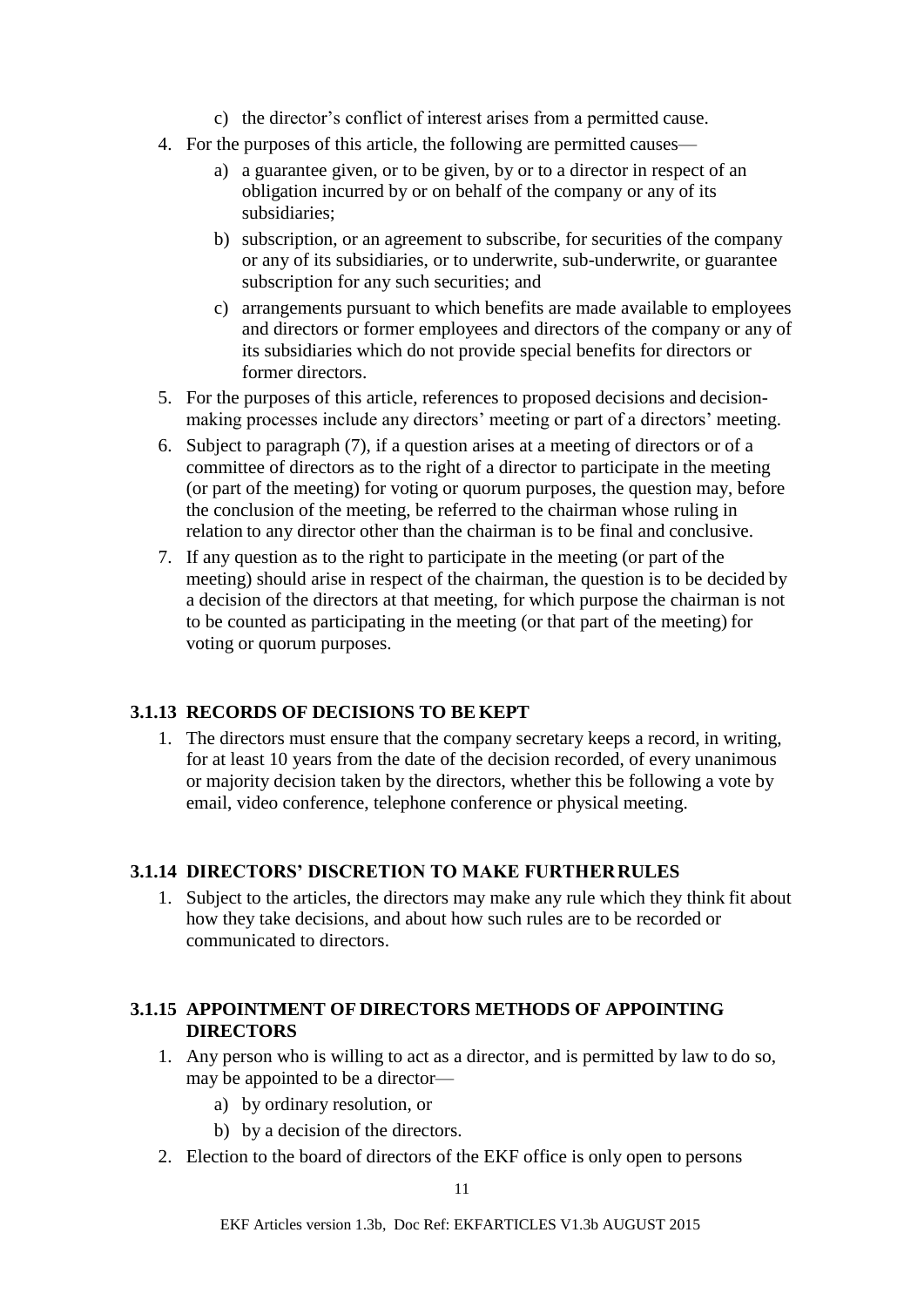officially put forward as candidates by the Member Associations who have been a member of that association for the last 1 (one) year and then only when the Member Association has been effective full rights member of the EKF for the last 1 (one) year and the Member Association is up to date with all payments due to the EKF at the time of opening of the members meeting, unless that person is an existing director, who may individually put forward their candidatures to the EKF Board.

- 3. The following persons cannot be elected members of the EKF Board:
	- a) the employees of the EKF, paid or otherwise for the duration of their work contract plus 1 (one) year after the termination of their contract.
	- b) any individual who is engaged to perform specific tasks, provide equipment for hire or sale to the EKF, either as an individual or as an active partner or Board members of a company or organisation, for the duration of the contract plus 1 (one) year after its fulfilment or the delivery of the work.
	- c) merchants or producers of sports items and their shareholders, partners, administrators and members of the Board of sports companies and any kind of commercial company which activity is within the realm of commerce, or manufacture, of any kind of sports items or services pertaining to sports.
- 2. Any individual while in elected office becoming in breach of above limitations may forfeit any elected position held. The EKF Board may take the decision of exclusion.
- 4. The validity of the candidatures shall be verified by the EKF Company Secretary. Appeals against the decision of the Company Secretary shall be filed to the Disciplinary and Legal Commission (DLC) within the 5 (five) days following the notification of the said decision.
- 5. All the candidatures for elective offices shall be sent by the EKF Company Secretary to the affiliated Member Associations at least 1 (one) month (28days) before the date of the Annual General Meeting.
- 6. Any Member Association cannot have more than 1 (one) EKF Board member, this without counting the President and the permanent offices
- 7. If an appointed director loses the support of his or her Association, their appointment to the EKF board will be immediately suspended, pending any appeal to the Disciplinary and Legal Commission.
- 8. All EKF Board members must hold residency in England.
- 9. The EKF Board shall be composed of the President, who shall preside over it, the Vice President and up to 8 (eight) further elective members. The World Karate Federation, he/herein referred to as "WKF", Representative, if any, will be appointed to the EKF Board and afforded full voting rights for the duration of his/her office within the WKF. This is a non-elective position. The WKF Representative represents the WKF on the EKF Board and not the EKF on the WKF Board.
- 10. No director positions shall be advertised unless that role is currently vacant and a specific requirement to fill that role has been identified by a majority decision at a directors meeting.
- 11. All EKF Board elective positions will be elected by the Member organisations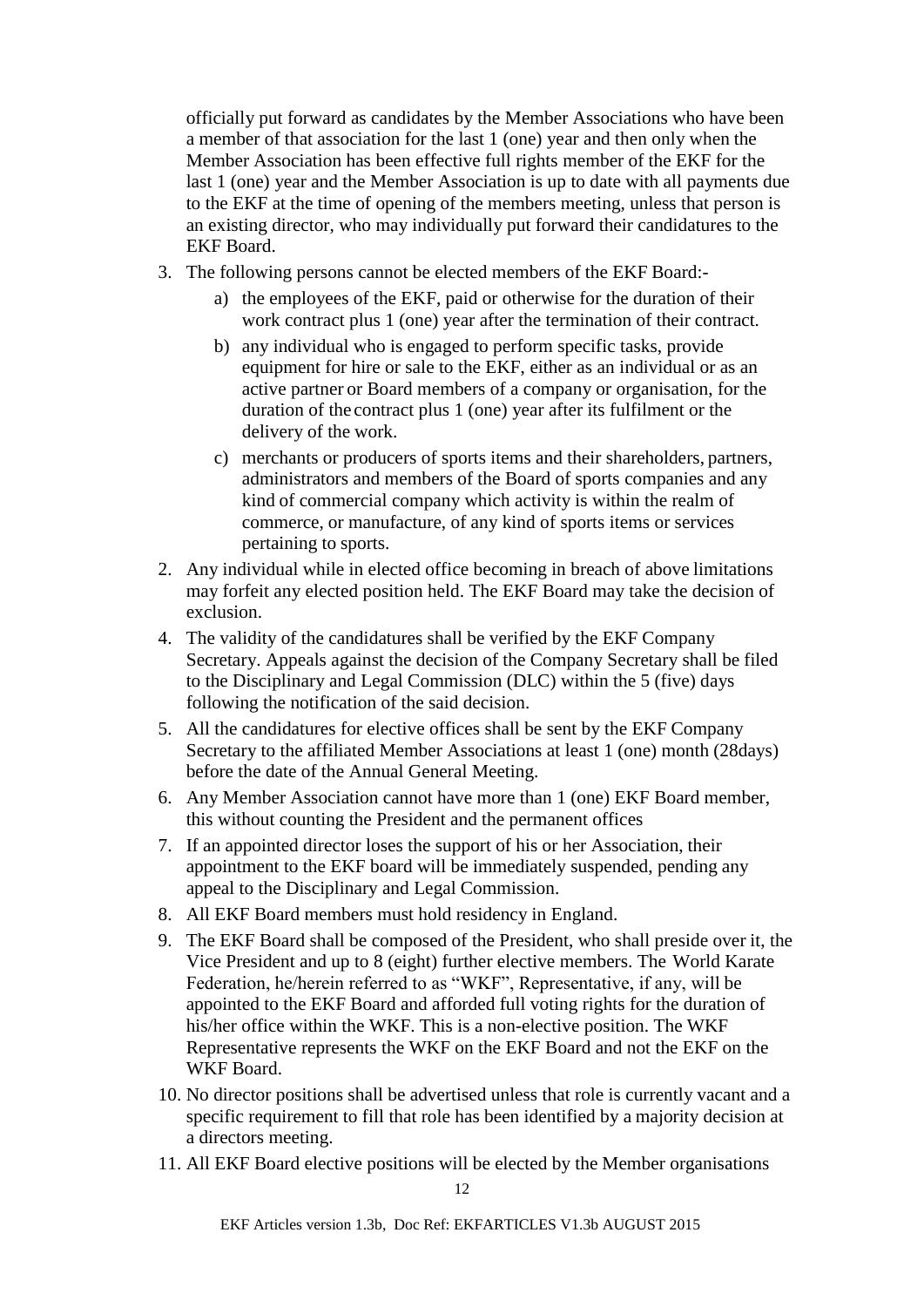present at an AGM.

- 12. Equal opportunities to all must be assured.
- 13. The EKF Board will have the right to co-opt additional members from underrepresented groups but the board must not exceed 10 (ten) members in total. The term of any co-opted members will be at the discretion of the Board and may be revoked at any time. Co-opted members may be appointed by majority decision of the Board and enjoy full voting rights until the next AGM.
- 14. If for any reason a position should become vacant in the EKF Board, the EKF Board may proceed to co-opt a member in accordance with the terms of Article 17 herein. The co-opted member(s) shall remain in office at the discretion of the EKF Board and as a limit until the following AGM, when regular elections for the co-opted position(s) are held.
- 15. The EKF Board shall be in power for a 4 (four) year term for the President's office and for a 2 (two) year term for the office of the Vice-president and the remaining elected members. All may be re-elected indefinitely.
- 16. The newly elected President and EKF Board members will take office at the AGM or EGM where they were elected.
- 17. In its first meeting, to take place as early as possible after the relevant AGM or EGM, the EKF Board, upon proposal of the President, shall reconfirm or appoint the Company Secretary and the Treasurer.
- 18. The EKF Board may revoke and subsequently reappoint any of these positions.
- 19. The EKF Board shall be convened by the President as required but at least 1 (one) time yearly in an AGM or, at the written and justified request of the majority of its members, in an EGM.
- 20. The term of the members of the EKF Board will be extended up to and including the AGM if the term expires before the date of meeting of such AGM.
- 21. At the request of the EKF Board, meetings will also be attended by the Chairmen of the Permanent Commissions for matters directly concerning them.
- 22. All members of the EKF Board are its representatives and not delegates of their associations within the EKF.
- 23. The Member Organisations affiliated to the EKF must include the EKF Board members in their organisation if any. Such members shall form part of and will have the right to vote in the Committees of their association. When the association legislation does not allow so, they will be invited to attend, and will also in all cases be attributed a preferential place in all manifestations, events and championships.
- 24. When for any reason a meeting of the EKF Board cannot take place, the necessary decision may be taken following an exchange of faxes or e-mails which must be recorded and retained by the company secretary.
- 25. The EKF Board takes all the decisions by simple majority. In the event of a tied vote, the President, or in his absence the Acting Chairman, will have the casting vote.
- 26. In order to be considered valid, any meeting of the EKF Board of the EKF must include at least 50% (half) of its elected members, and be presided over by the President, or in his or her absence, by the Vice President, and in the absence of the Vice President a person nominated by the President. No proxies for directors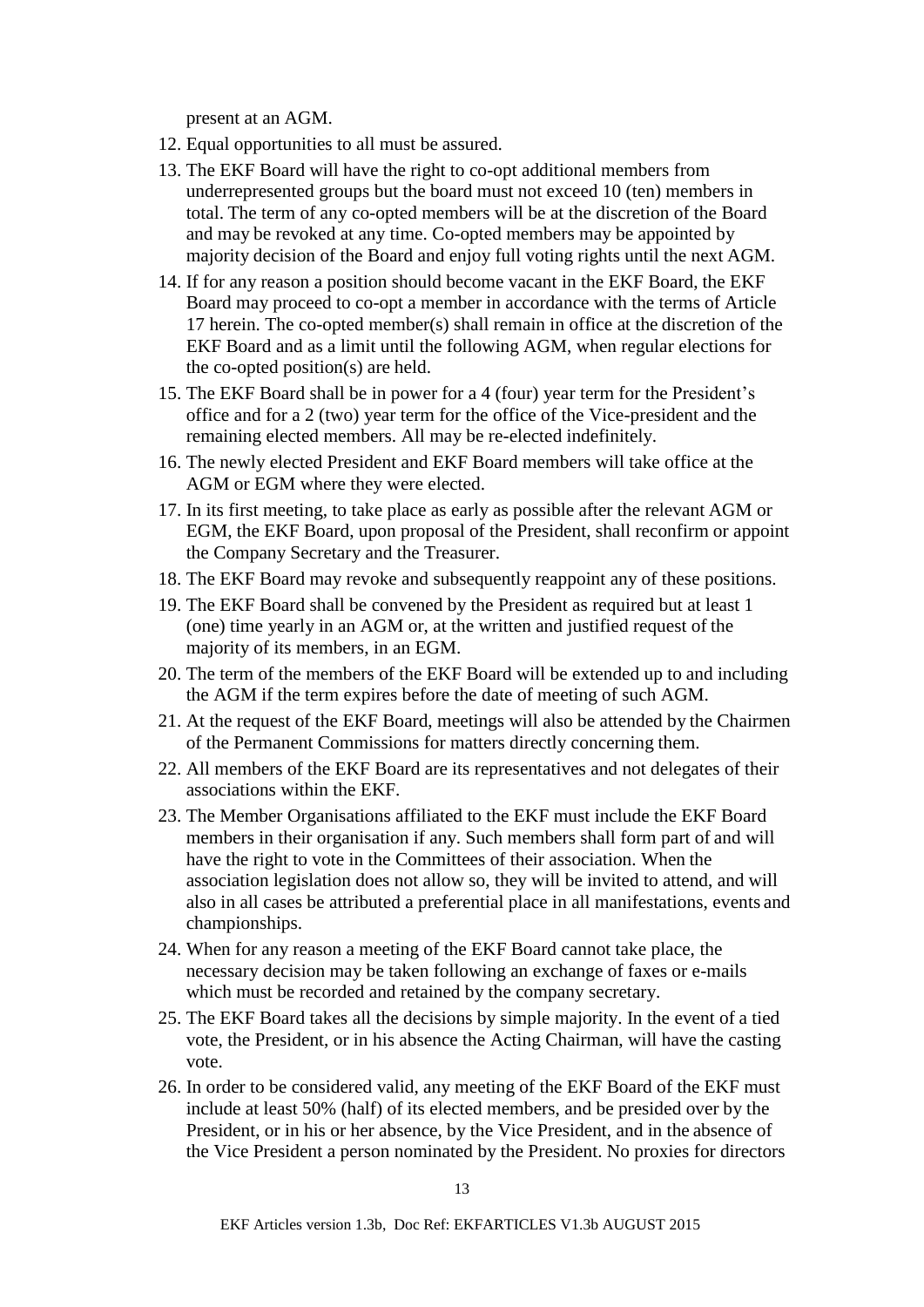meetings are allowed.

- 27. The minutes of all meetings and other proceedings of the EKF Board are established under the authority of the President. No correction or alteration to the minutes will be accepted unless written modification has been received and acknowledged in writing by the Company Secretary within 1 (one) month after they have been circulated to the Member organisations
- 28. The Vice-president shall provide the President with assistance for all functions and shall replace him on any occasions as set forth he/herein in accordance with the relative procedures:
	- a) to execute the decisions taken by the EKF Board;
	- b) to maintain relationships with the Member Associations and with outside parties;
	- c) to draw up and take care of the minutes of the EKF Board and of the Annual General Meeting
- 29. At each meeting of the EKF Board the Company Secretary must present an up to date report on the EKF situation.
- 30. To be eligible as the EKF Company Secretary it is desirable to have served 1 (one) 2 (two) year term as elected EKF Board member during the last 2 (two) terms.
- 31. The duties of the Company Secretary shall be:
	- a) to execute the decisions taken by the EKF Board;
	- b) to maintain relationships with the Member Associations and with outside parties;
	- c) to draw up and take care of the minutes of the EKF Board and of the Annual General Meeting
- 32. At each meeting of the EKF Board the Company Secretary must present an up to date report on the EKF situation.

#### <span id="page-13-0"></span>**3.1.16 TERMINATION OF DIRECTOR'S APPOINTMENT**

- 1. A person ceases to be a director as soon as
	- a) That person ceases to be a director by virtue of any provision of the Companies Act 2006 or is prohibited from being a director by law;
	- b) A bankruptcy order is made against that person;
	- c) A composition is made with that person's creditors generally in satisfaction of that person's debts;
	- d) A registered medical practitioner who is treating that person gives a written opinion to the company stating that that person has become physically or mentally incapable of acting as a director and may remain so for more than three months;
	- e) By reason of that person's mental he/health, a court makes an order which wholly or partly prevents that person from personally exercising any powers or rights which that person would otherwise have;
	- f) ) Notification is received by the company from the director that the director is resigning from office, and such resignation has taken effect in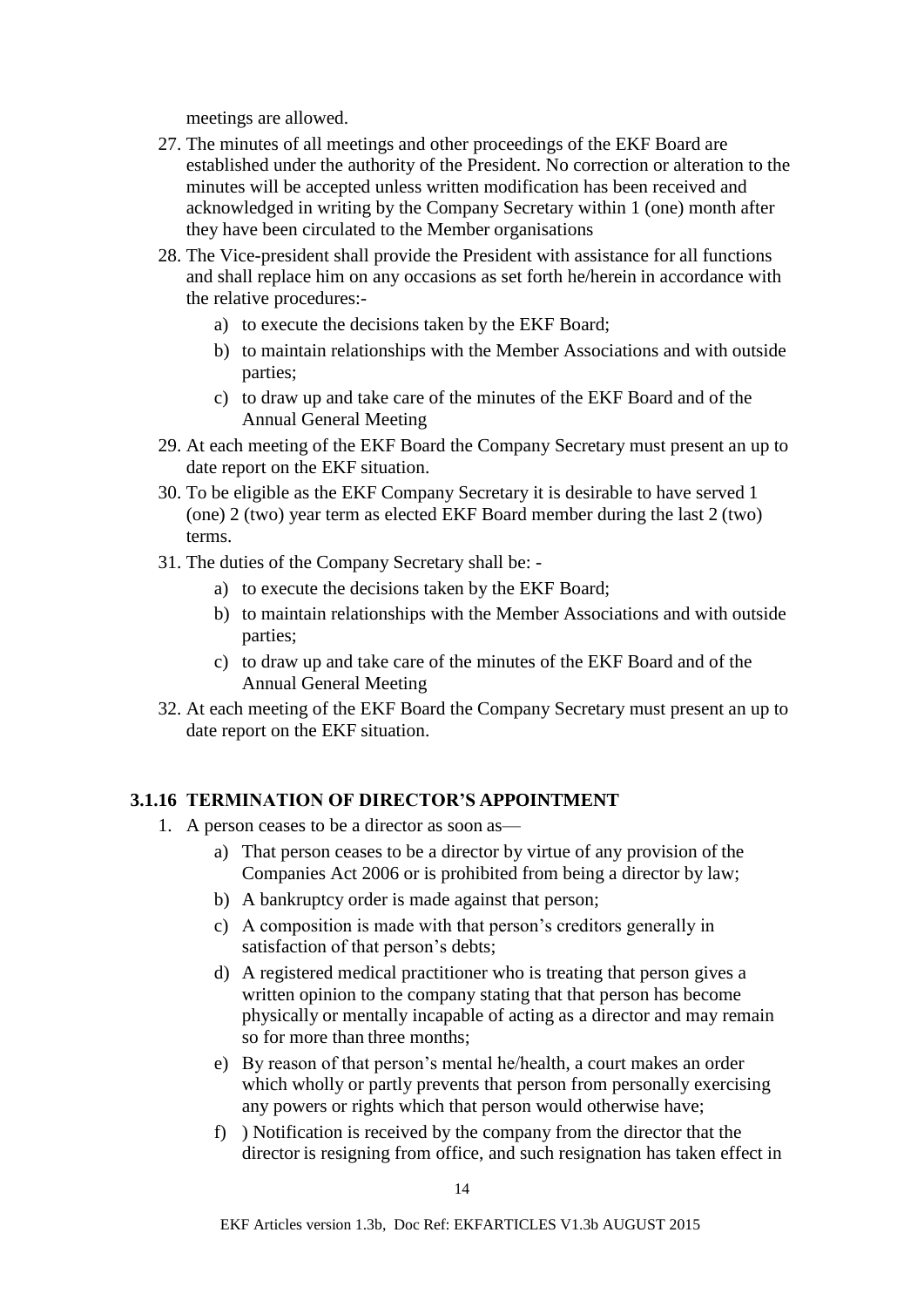accordance with its terms.

- g) That person fails to attend 3(three) consecutive scheduled board meetings without providing prior notice that they cannot attend such meetings and without providing a valid reason for non attendance that is acceptable to the remaining board members.
- h) Any director that is deemed by a majority vote of the remaining board members, to be acting without due consideration of the best interests of the EKF ltd

#### <span id="page-14-0"></span>**3.1.17 DIRECTORS' REMUNERATION**

- 1. Directors may undertake any services for the company that the directors decide.
- 2. The travel, accommodation costs and other expenses, as well as the relative allowances from the EKF Board members shall be settled in accordance with the provisions of the relevant Rules and Regulations.

#### <span id="page-14-1"></span>**3.1.18 DIRECTORS' EXPENSES**

- 1. The company may pay any reasonable expenses which the directors properly incur in connection with their attendance at
	- a) meetings of directors or committees of directors,
	- b) general meetings, or
	- c) otherwise in connection with the exercise of their powers and the discharge of their responsibilities in relation to the company.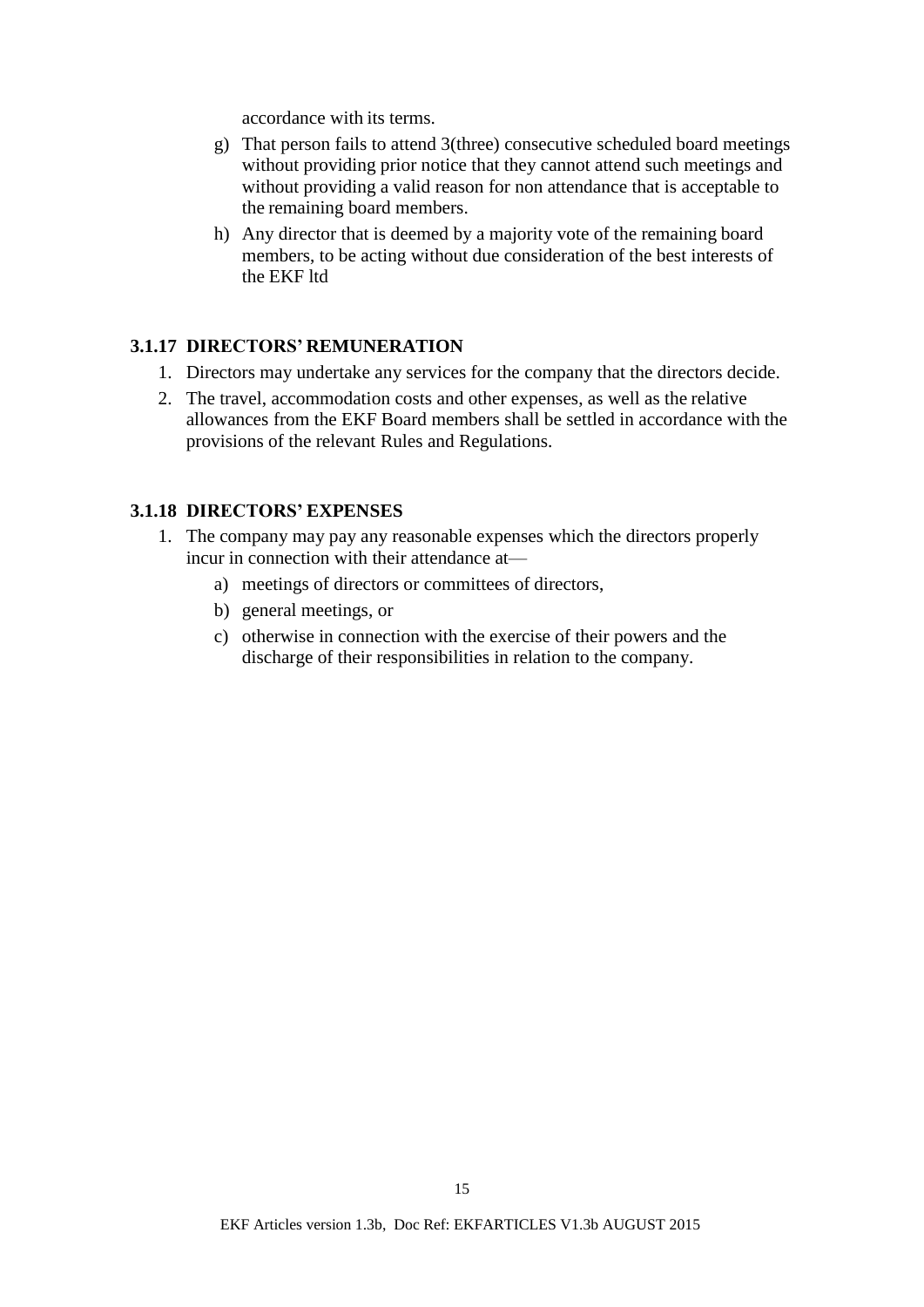# <span id="page-15-0"></span>**4 PART 3- MEMBERS**

## <span id="page-15-1"></span>**4.1 BECOMING AND CEASING TO BE AMEMBER**

### <span id="page-15-2"></span>**4.1.1 APPLICATIONS FOR MEMBERSHIP**

- 1. Members of the EKF LTD are the member organisation and not individuals
- 2. Within that organisation, no organisation shall become a member of the company, unless
	- a) That organisation's official representative has completed an application for membership in a form approved by the directors, and
	- b) The directors have approved the application.
	- c) The recognition of an association by the EKF will be accepted following the regulations contained in these Statutes.
	- d) The approval of an organisation's statutes by the EKF Board is required for recognition. The same applies to any subsequent change or amendment to the statutes of a Member organisation in that these will also have to be approved by the EKF Board. Such statutes shall, at all times, conform to the principles of the EKF statutes and make explicit reference to the affiliation to EKF and to the acceptance and subordination to the principles of EKF statutes. If there is any doubt as to the meaning or interpretation of the statutes of a Member organisation or if there is a contradiction between such statutes and EKF statutes, the latter take precedence.
	- e) Also the Rules and Regulations of the Member organisation shall conform to the principles of the EKF Rules and Regulations. In particular, the WKF competition rules shall be applied in their entirety, including modalities and categories, in all EKF national and regional events. Member organisations will not schedule competitions on the same dates as the aforementioned events.
	- f) Organisations wishing to be recognised by and subsequently affiliated to the EKF must be an independent organisation in England. If the organisation seeking EKF recognition is run by committee then the President/Chair and the other members of the Committee of such organisations must be democratically elected and hold the citizenship of England. Governments or other public authorities shall not designate any members of a Member organisation. However, a Member organisation may decide, at its discretion, to elect as members' representatives of such authorities.
	- g) Organisations wishing to be affiliated to the EKF must send to the EKF Company Secretary, together with the relative application fee payment, a complete dossier of documents giving detailed information on the standing and capacity of the association including a copy of the latest Audited Financial Statement. This dossier must include the Statutes and the Rules and Regulations of the applicant association. Such application fee payment shall be in the form of a bank cheque or bank transfer and of such amount as specified by the EKF. This payment must be cleared at the EKF bank before membership may proceed.
	- h) Affiliation shall be deemed "provisional" when it has been accepted by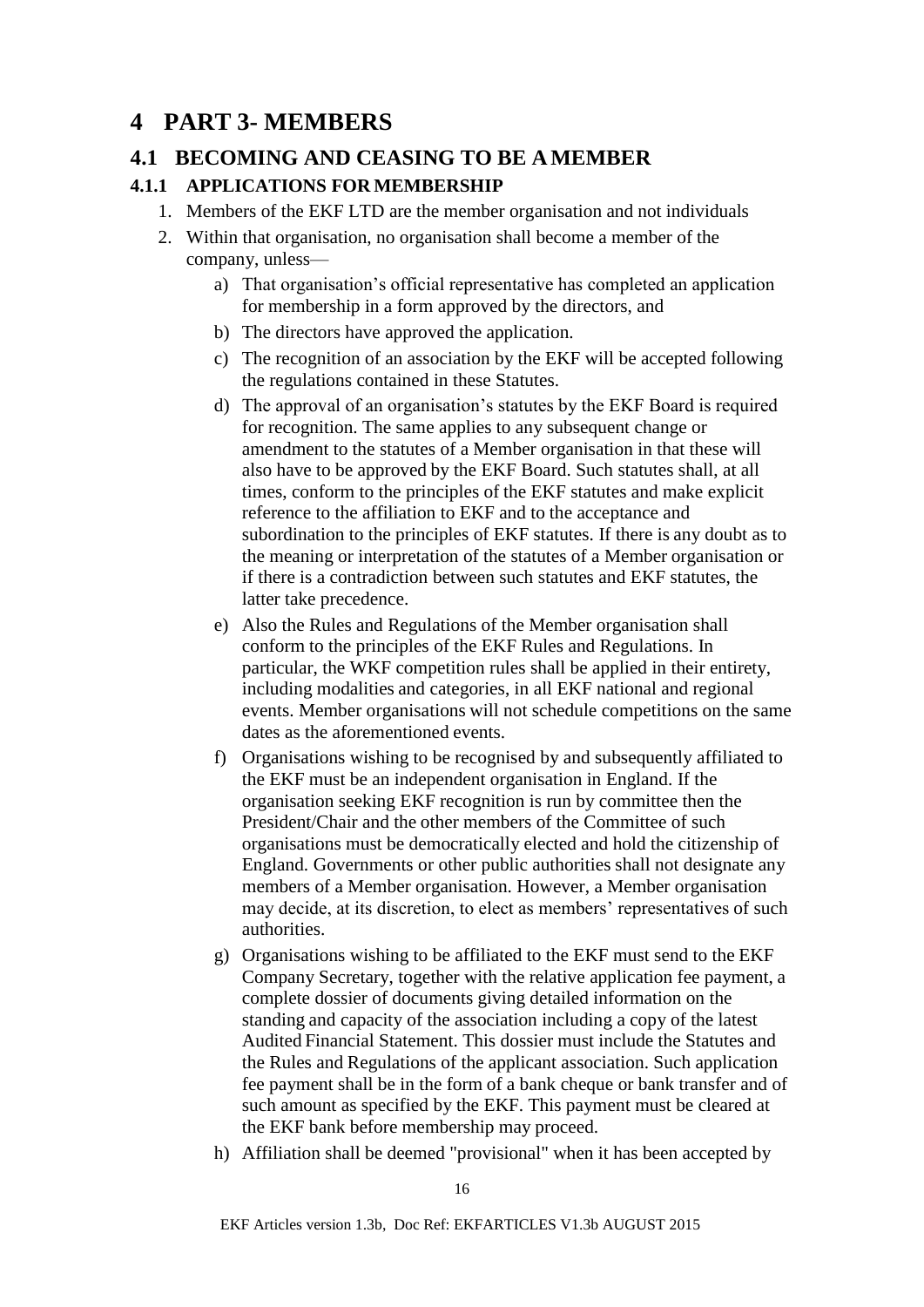the EKF Board.

- i) ) Provisional membership will be ratified by the EKF Board of Directors no longer than 12 months from the date of provisional membership being granted. The company secretary will instruct notification of the decision of the ratification by the EKF Board of Directors within 1(one) calendar month of the decision.
- j) The Member Associations may be members of additional groups in order to participate in, or supervise the organisation of Karate competitions, provided that the EKF recognises such groups and the Board allows such membership. Such recognition shall in no way affect the right of the EKF to deal directly with each Member Association and vice versa.
- k) The right of recognition, suspension or recognition withdrawal of additional groups rests with the Board of the EKF. Appeal can be presented before the Disciplinary and Legal Commission within 21 (twenty-one) days following the notification of decision. The recognition will be decided after the examination of the Statutes and their compatibility with those of the EKF. In case of changes in the Member Association's Statutes, in case of violation, or for any other cause affecting the democracy of the sporting processes, the Board, after due examination, may reconsider such recognition.

### <span id="page-16-0"></span>**4.1.2 TERMINATION OFMEMBERSHIP**

- 1. A member may withdraw from membership of the company by giving 7 days' notice to the company in writing.
- 2. Membership is not transferable.
- 3. A person's membership terminates when that person dies or ceases to exist.
- 4. Membership may be terminated by a decision of the board of directors as a result of non-payment of due fees or non-compliance with the EKF registration process of registering all members of their respective group with The EKF, monthly returns process, violation of WKF statute 21.9 and any other reason which the board decide may bring the EKF into disrepute or other severe disciplinary issues.
- 5. Any membership status may be revoked or suspended by a decision of the EKF Board of Directors following a majority decision at a meeting of the directors

#### <span id="page-16-1"></span>**4.1.3 ORGANISATION OF GENERAL MEETINGS ATTENDANCE AND SPEAKING AT GENERAL MEETINGS**

- 1. A person is able to exercise the right to speak at a general meeting when that person is in a position to communicate to all those attending the meeting, during the meeting, any information or opinions which that person has on the business of the meeting.
- 2. A person is able to exercise the right to vote at a general meeting when
	- a) that person is able to vote, during the meeting, on resolutions put to the vote at the meeting, and
	- b) that person's vote can be taken into account in determining whether or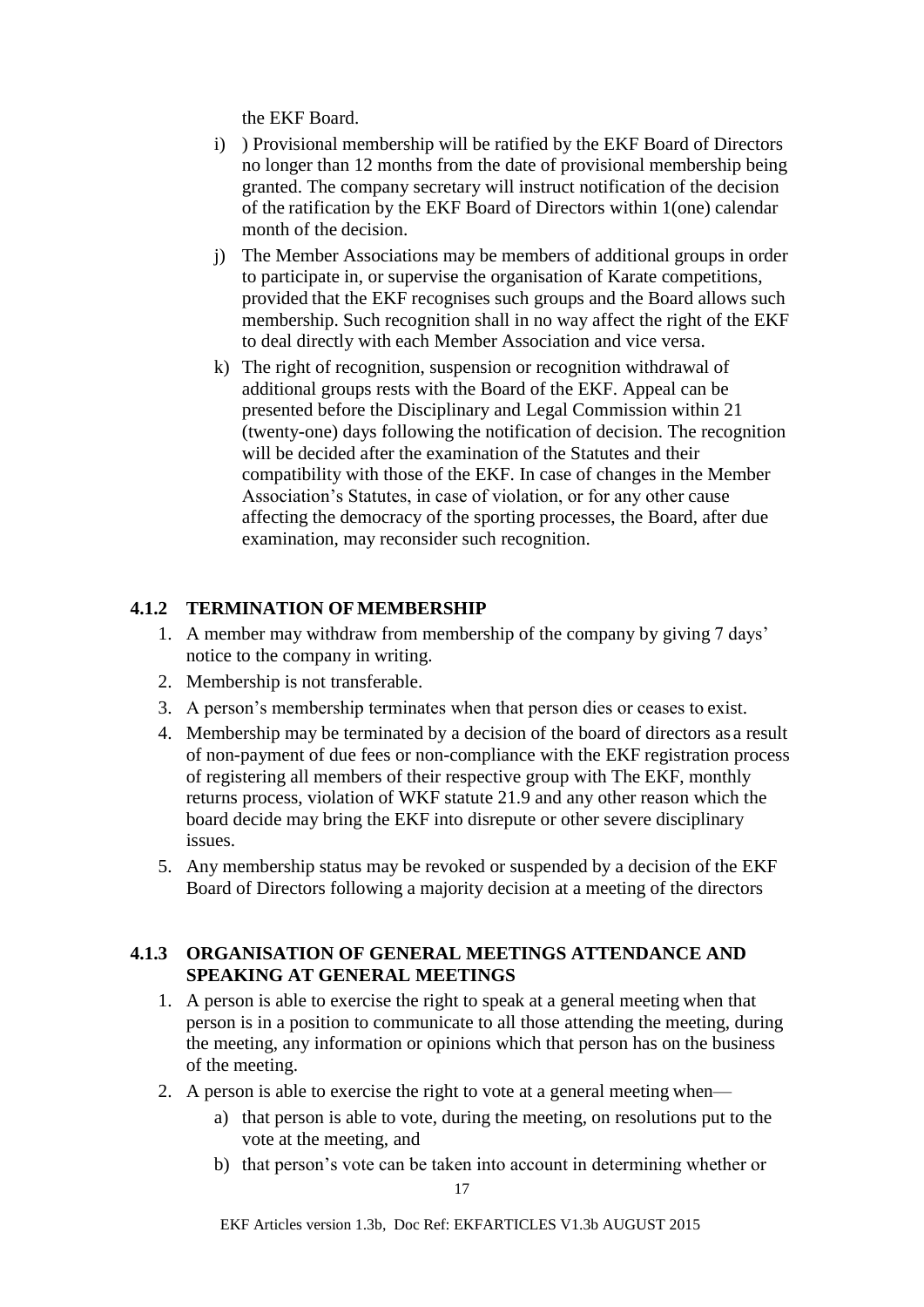not such resolutions are passed at the same time as the votes of all the other persons attending the meeting.

- 3. The directors may make whatever arrangements they consider appropriate to enable those attending a general meeting to exercise their rights to speak or vote at it.
- 4. The Members that attend an Annual General Meeting or an Extraordinary General Meeting whether in person or by proxy are referred to as the Congress. The Congress is the supreme organ of the EKF, being given deliberative powers. It shall decide only on matters included on the official agenda. The Congress shall have the final say on all matters relating to Karate as presented from the
- 5. Member Associations, and on any other topic of a general nature, and it shall define the guidelines for the EKF activity within the Articles of Association and complying with the legal statutory requirements as laid down in all Acts of Parliament.
- 6. The members shall meet every 1 (one) year at a predetermined destination in England. The members that attend this meeting are referred to as the Ordinary Congress and the meeting is referred to as the Annual General Meeting, herein referred to as "AGM".
- 7. The call for the AGM shall be given by post, fax or e-mail, signed by the President or by the Company Secretary.
- 8. The Ordinary Congress at the AGM can consider only items, which are included in the agenda. At least 2 (two) months before the date fixed for the AGM the Company Secretary shall invite the Member Associations to submit via post, fax or e-mail to the Company Secretary items which they wish to have included in the agenda after agreement from the EKF Board. The proposals will have to be submitted at least 6 (six) weeks before the date of the AGM.
- 9. At least 1 (one) month before the date fixed for the AGM, the Company Secretary will send to the Member Associations the draft of the agenda formulated by the EKF Board.
- 10. The agenda must include the following: Approval of the minutes of the preceding AGM and EKF Board minutes, reports of the President and Company Secretary, report of the Treasurer and of the Auditors, election of new directors to vacant positions within the EKF Board and Information on the future activity and designation of the organisation.
- 11. The AGM shall be chaired by the President of the EKF, or in his or he/her absence by the Vice-president or person designated by the President. TheAGM secretary shall be the Company Secretary of the EKF or in his or he/her absence, the EKF Administration Officer or other person nominated by the EKF Board.
- 12. The delegate who represents a Member organisation at the AGM must be resident in England and have a proxy signed by the Chief Instructor or Chairman of the Member organisation unless it's Chief Instructor/Chairman represents the Member organisation in person.
- 13. The verification of the proxy will be carried out by a Commission composed by 3 (three) persons, namely the Vice-president, the Company Secretary and the Treasurer before the official opening of the AGM meeting. In the case of any contestation, the Company Secretary shall submit the claim to the Disciplinary and Legal Commission. Should any of the prescribed members of the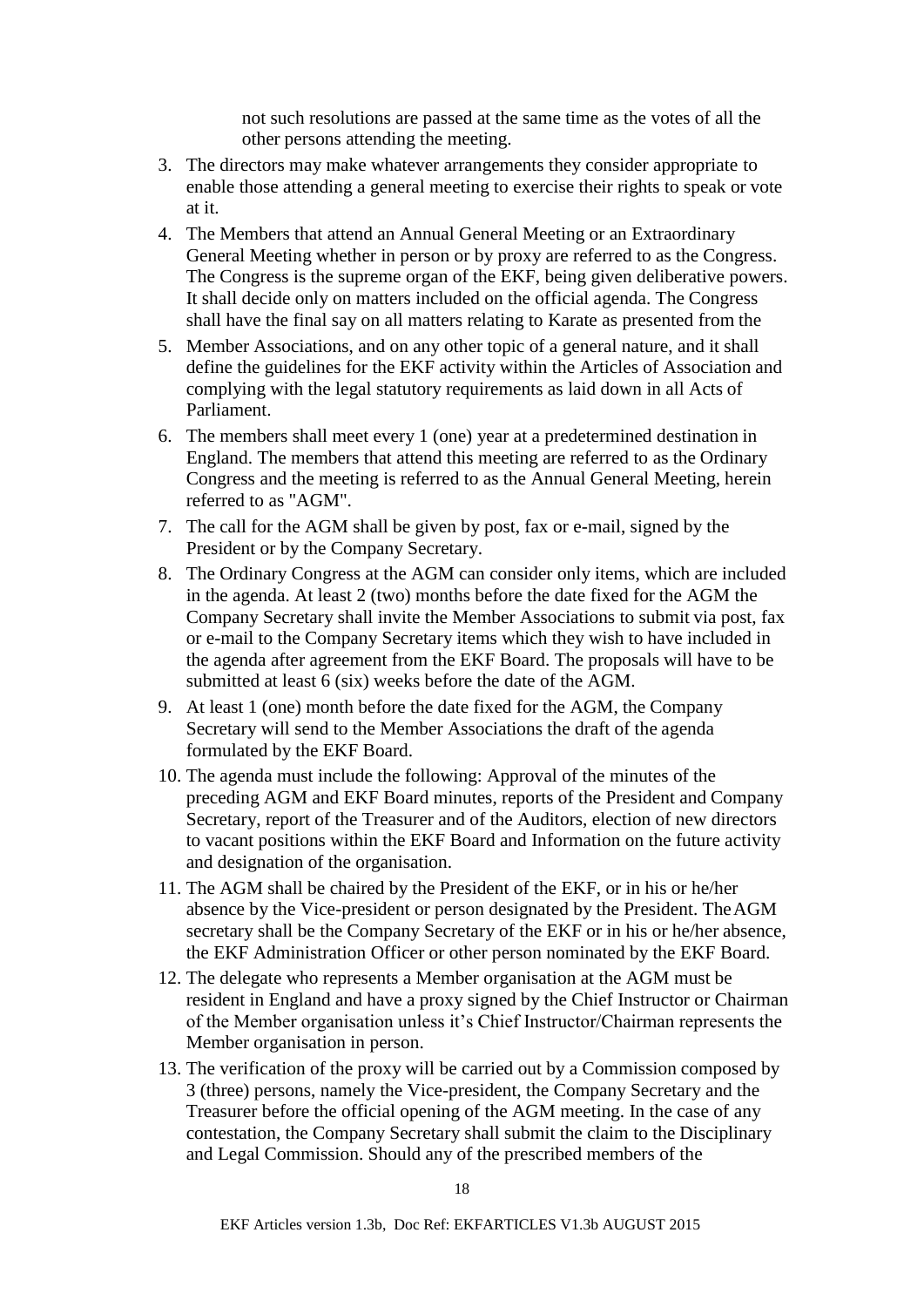Commission not be present at the AGM the EKF President will, at his discretion, appoint substitute Commission members from the EKF Board members present.

- 14. For the positions to be elected where there is the same number of candidates as positions, the election may take place by acclamation, one candidate at a time.
- 15. In order to be valid, candidatures for the EKF Board must be sent by post, fax or email 6 (six) weeks (42 days) before the AGM to the EKF Company Secretary. This formality is also necessary for all members who present themselves for reelection, including the EKF Board co-opted members.
- 16. Observers may be invited to the AGM by the President, with the right to speak only upon the authorisation of the Chairman of the Meeting.
- 17. The candidates for election must stand with respect to the ethics and principles of the EKF and not attempt to procure votes by offering incentives to
- 18. the EKF Member Associations. Any candidate found offering incentives to obtain votes will forfeit his eligibility for the candidature of the office.
- 19. It is forbidden for a Member organisation to give a proxy to another Member Association or to a delegate who is not resident in England, even if he/she is a member of that Member Association.
- 20. The members of the EKF Board shall not have the right to vote in the AGM, meeting unless they represent a Member Association.
- 21. With the exception of Articles 33 as set forth herein, the AGM meeting shall decide by majority vote. Voting shall generally be done by the show of hands or by roll call. For elections and questions of particular importance, or whenever the Chair of the AGM meeting or  $\frac{1}{2}$  (half) of the delegates with voting rights demand it, voting shall be by secret ballot. For elections secret ballot is obligatory, except for cases referred to in 19 above. When secret ballot, the EKF Board members will vote at the end.
- 22. In the event of a tie, the Chairman of the AGM shall have the right to cast the deciding vote or may also decide to repeat the voting between the candidates tied.
- 23. The following shall be entitled to take part in the AGM meeting:
	- a) the affiliated Member Associations in possession of voting right;
	- b) the EKF Board;
	- c) the Chairmen of the EKF Commissions;
	- d) the Honorary Member(s);
- 24. Organisations with EKF membership at club level (as defined within the club application document), provisional members at any level and invited guests shall not have the right to vote at the AGM.
- 25. The affiliated Member Organisations, in accordance with Statutory Norms and Rules shall be entitled to 1 (one) vote per association so long as the association has conformed to all articles, policies, rules, regulations and by laws of the EKF.
- 26. The annual normal period, accounting period and fiscal year adopted by the EKF shall coincide with the calendar year (1st of January/31st of December).
- 27. Abstentions and blank or spoiled votes are not taken into consideration in the calculation of the required majority.
- 28. Each Member Association may be represented by no more than 2 (two) persons from that association.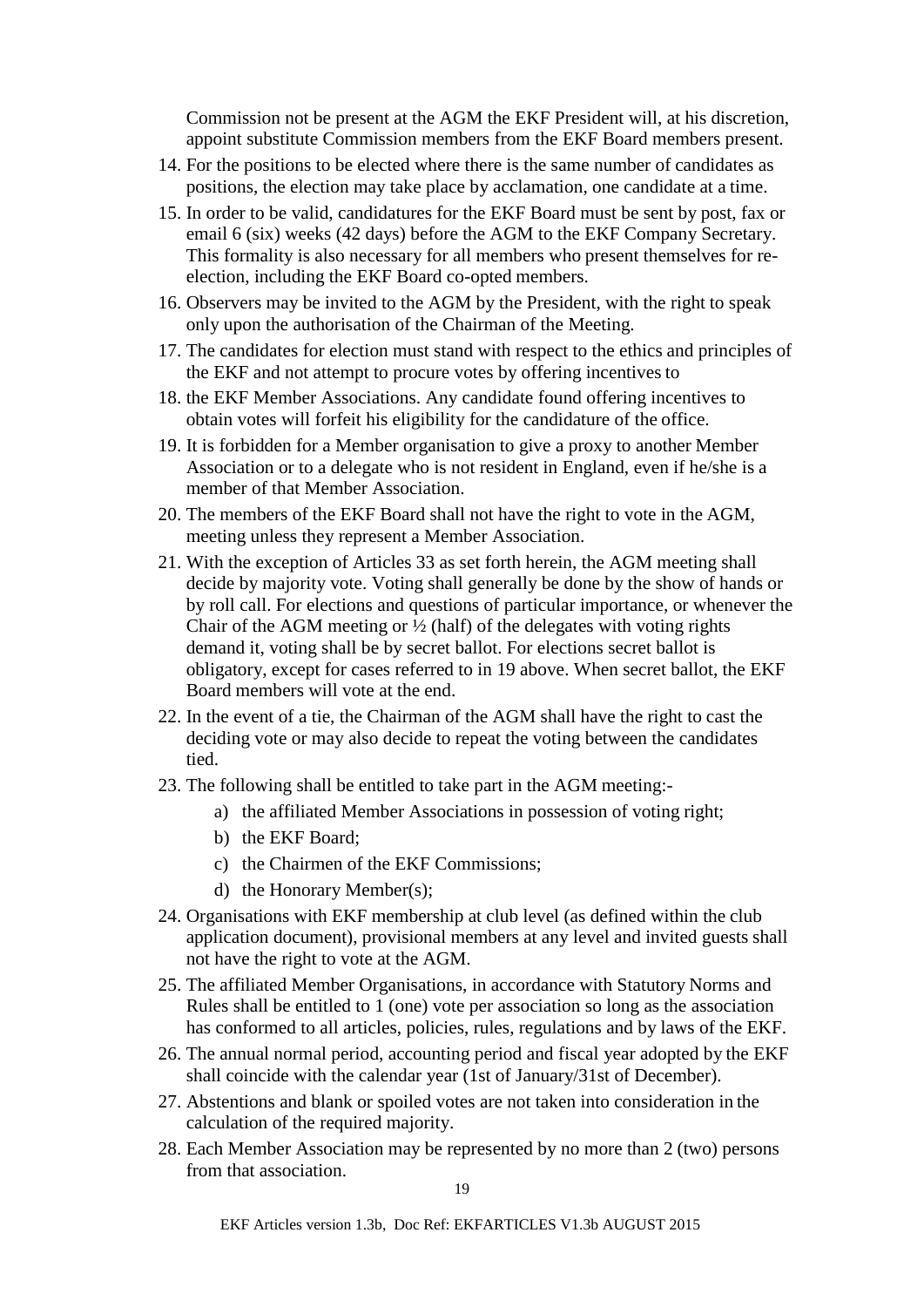- 29. The AGM shall be deemed valid at the first call if at least 1/6 (sixth) of affiliated Member Associations in possession of voting rights are present. If finally a valid AGM is not possible for reasons of quorum, the EKF Board will convene immediately after the cancellation of the AGM with the same agenda as published for the AGM, and with equivalent powers as that of the announced AGM.
- 30. An Extraordinary General Meeting may sometimes be necessary. The members that attend this meeting are referred to as the Extraordinary Congress and the meeting is he/herein referred to as the "EGM". An EGM shall meet:
	- a) upon the initiative of the President, when the same considers it necessary;
	- b) upon the written and justified request of at least  $50% + 1$  (half plus one) of the members of the EKF Board;
	- c) upon written and justified request of at least  $50\% + 1$  (half plus one) of the affiliated Member Associations in possession of voting rights.
- 31. An EGM may be called at the same time as an AGM providing it complies with the necessary terms and procedures for validity. The resolutions and decisions of the EGM shall have the same validity as those of the AGM
- 32. The Chairman of the AGM or EGM shall decide on the duration of the speaking time granted to the participants and limitations to when an issue is considered adequately debated before being taken up for voting.
- 33. Both the Ordinary Congress and the Extraordinary Congress may delegate powers to the EKF Board.
- 34. Any decision of the AGM or EGM, including decisions on amendments to the statutes, comes into effect immediately.
- 35. Minutes of all meetings and other proceedings are established under the authority of the President.

## <span id="page-19-0"></span>**4.1.4 QUORUM FOR GENERAL MEETINGS**

- 1. No business other than the appointment of the chairman of the meeting is to be transacted at a general meeting if the persons attending it do not constitute a quorum.
- 2. The AGM shall be deemed valid at the first call if at least 1/3 (third) of affiliated Member Associations in possession of voting rights are present, the AGM may, on the instruction of the President, be postponed for a period of no longer than 1/2 (half) an hour to allow quorum to be achieved. If finally a valid AGM is not possible for reasons of quorum, the EKF Board will convene right after the cancellation of the AGM, with the same agenda as published for the AGM, and with equivalent powers as that of the announced AGM.

## <span id="page-19-1"></span>**4.1.5 CHAIRING GENERAL MEETINGS**

- 1. If the directors have appointed a chairman, the chairman shall chair general meetings if present and willing to do so.
- 2. If the directors have not appointed a chairman, or if the chairman is unwilling to chair the meeting or is not present within ten minutes of the time at which a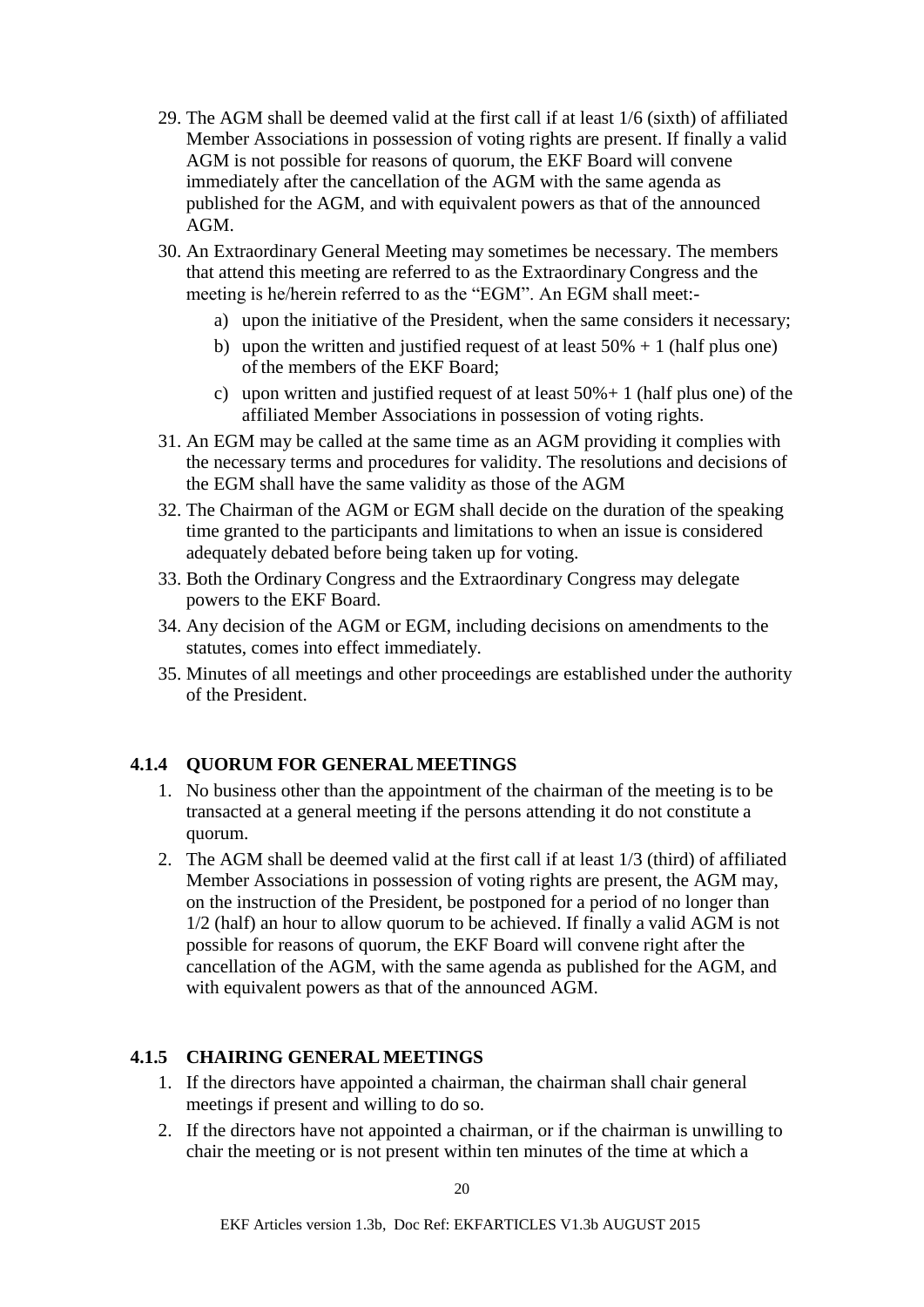meeting was due to start—

- a) the directors present, or
- b) (if no directors are present), the meeting
- c) must appoint a director or member to chair the meeting, and the appointment of the chairman of the meeting must be the first business of the meeting.
- 3. The person chairing a meeting in accordance with this article is referred to as "the chairman of the meeting".

### <span id="page-20-0"></span>**4.1.6 ATTENDANCE AND SPEAKING BY DIRECTORS AND NON-MEMBERS**

- 1. Directors may attend and speak at general meetings, whether or not they are members.
- 2. (2) The chairman of the meeting may permit other persons who are not members of the company to attend and speak at a general meeting.

## <span id="page-20-1"></span>**4.1.7 ADJOURNMENT**

- 1. If the persons attending a general meeting within half an hour of the time at which the meeting was due to start do not constitute a quorum, or if during a meeting a quorum ceases to be present, the chairman of the meeting must adjourn it.
- 2. The chairman of the meeting may adjourn a general meeting at which a quorum is present if
	- a) the meeting consents to an adjournment, or
	- b) it appears to the chairman of the meeting that an adjournment is necessary to protect the safety of any person attending the meeting or ensure that the business of the meeting is conducted in an orderly manner.
- 3. The chairman of the meeting must adjourn a general meeting if directed to do so by the meeting.
- 4. When adjourning a general meeting, the chairman of the meeting must
	- a) either specify the time and place to which it is adjourned or state that it is to continue at a time and place to be fixed by the directors, and
	- b) have regard to any directions as to the time and place of any adjournment which have been given by the meeting.
- 5. If the continuation of an adjourned meeting is to take place more than 14 days after it was adjourned, the company must give at least 7 clear days' notice of it (that is, excluding the day of the adjourned meeting and the day on which the notice is given)—
- 6. To the same persons to whom notice of the company's general meetings is required to be given, and
- 7. Containing the same information which such notice is required to contain.
- 8. No business may be transacted at an adjourned general meeting which could not properly have been transacted at the meeting if the adjournment had not taken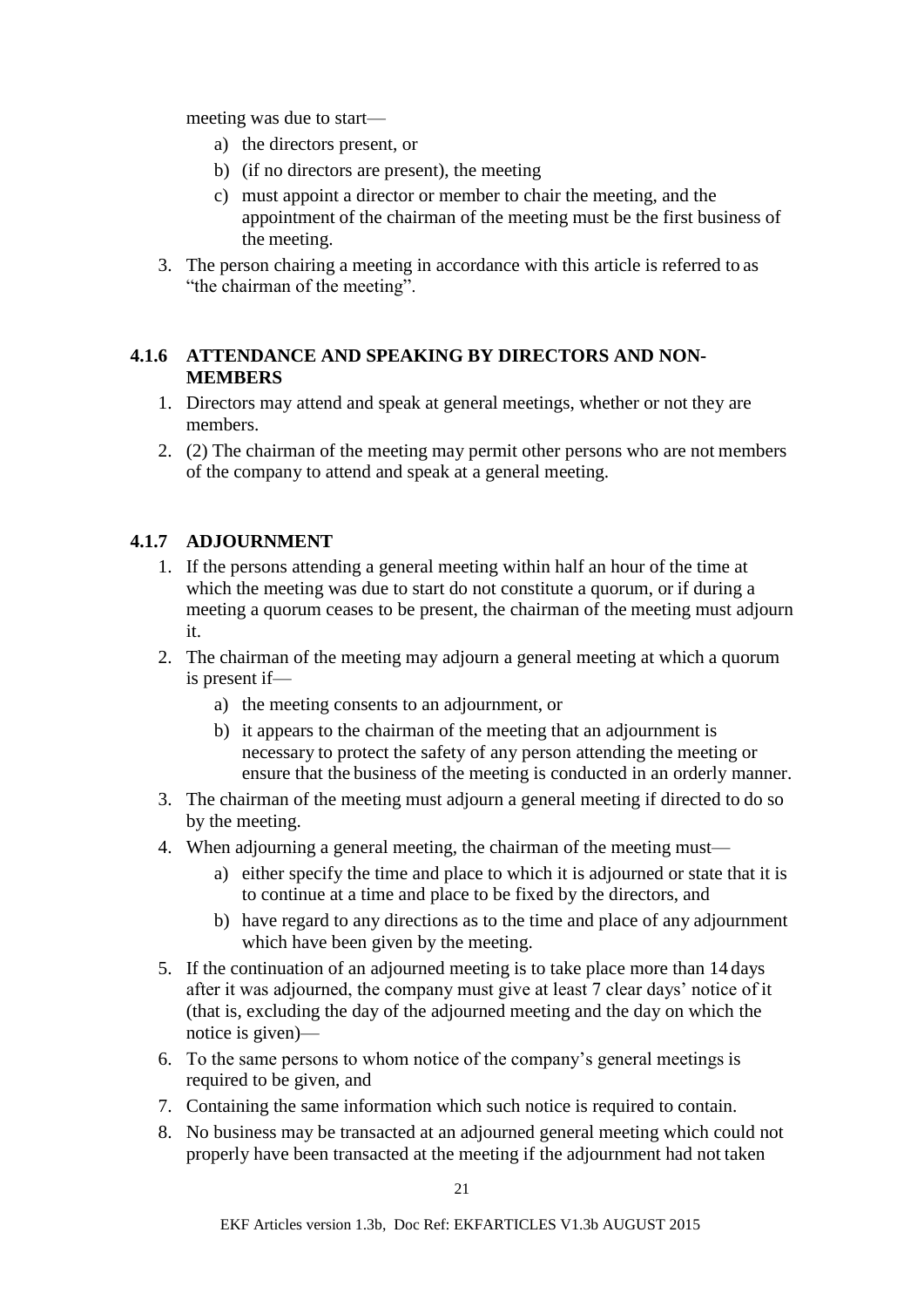place.

### <span id="page-21-0"></span>**4.1.8 VOTING AT GENERAL MEETINGS VOTING: GENERAL**

1. A resolution put to the vote of a general meeting must be decided on a show of hands unless a poll is duly demanded in accordance with the articles.

## <span id="page-21-1"></span>**4.1.9 ERRORS AND DISPUTES**

- 1. No objection may be raised to the qualification of any person voting at a general meeting except at the meeting or adjourned meeting at which the vote objected to is tendered, and every vote not disallowed at the meeting is valid.
- 2. Any such objection must be referred to the chairman of the meeting whose decision is final.

### <span id="page-21-2"></span>**4.1.10 POLL VOTES**

- 1. A poll on a resolution may be demanded
	- a) in advance of the general meeting where it is to be put to the vote, or
- 2. A poll may be demanded by
	- a) the chairman of the meeting;
	- b) the directors;
	- c) 50 (fifty) % of persons having the right to vote on the resolution; or
- 3. A demand for a poll may be withdrawn if
	- a) the poll has not yet been taken, and
	- b) the chairman of the meeting consents to the withdrawal.
- 4. Polls must be taken immediately and in such manner as the chairman of the meeting directs.

## <span id="page-21-3"></span>**4.1.11 CONTENT OF PROXY NOTICES**

- 1. Proxies may only validly be appointed by a notice in writing (a "proxy notice") which
	- a) States the name and address of the member appointing the proxy;
	- b) Identifies the person appointed to be that member's proxy and the general meeting in relation to which that person is appointed;
	- c) Is signed by or on behalf of the member appointing the proxy, or is authenticated in such manner as the directors may determine; and
	- d) Is delivered to the company in accordance with the articles and any instructions contained in the notice of the general meeting to which they relate.
- 2. The company may require proxy notices to be delivered in a particular form, and may specify different forms for different purposes.
- 3. Proxy notices may specify how the proxy appointed under them is to vote (or that the proxy is to abstain from voting) on one or more resolutions.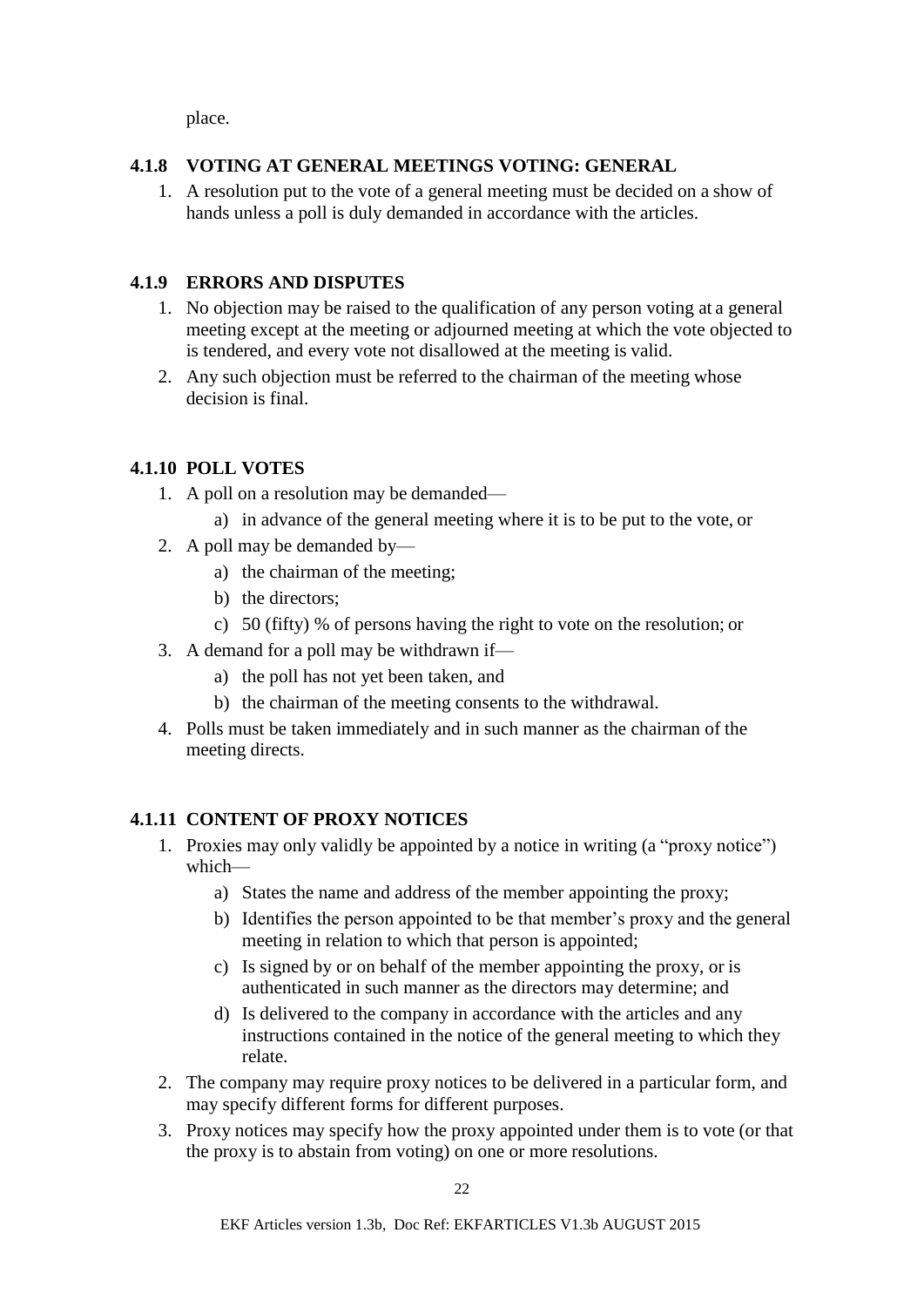- 4. Unless a proxy notice indicates otherwise, it must be treated as
	- a) allowing the person appointed under it as a proxy discretion as to how to vote on any ancillary or procedural resolutions put to the meeting, and
	- b) appointing that person as a proxy in relation to any adjournment of the general meeting to which it relates as well as the meeting itself.

## <span id="page-22-0"></span>**4.1.12 DELIVERY OF PROXY NOTICES**

- 1. A person who is entitled to attend, speak or vote (either on a show of hands or on a poll) at a general meeting remains so entitled in respect of that meeting or any adjournment of it, even though a valid proxy notice has been delivered to the company by or on behalf of that person.
- 2. An appointment under a proxy notice may be revoked by delivering to the company a notice in writing at least 2 (two) weeks prior to the date of the AGM, given by or on behalf of the person by whom or on whose behalf the proxy notice was given.
- 3. A notice revoking a proxy appointment only takes effect if it is delivered before the start of the meeting or adjourned meeting to which it relates.
- 4. If a proxy notice is not executed by the person appointing the proxy, it must be accompanied by written evidence of the authority of the person who executed it to execute it on the appointer's behalf.
- 5. Any member in possession of a valid and authenticated proxy notice will be included in the general meeting count for reasons of quorum.

### <span id="page-22-1"></span>**4.1.13 AMENDMENTS TO RESOLUTIONS**

- 1. An ordinary resolution to be proposed at a general meeting may be amended by ordinary resolution if
	- a. notice of the proposed amendment is given to the company in writing by a person entitled to vote at the general meeting at which it is to be proposed not less than 48 hours before the meeting is to take place (or such later time as the chairman of the meeting may determine), and
	- b. the proposed amendment does not, in the reasonable opinion of the chairman of the meeting, materially alter the scope of the resolution.
- 2. A special resolution to be proposed at a general meeting may be amended by ordinary resolution, if
	- a) the chairman of the meeting proposes the amendment at the general meeting at which the resolution is to be proposed, and
	- b) the amendment does not go beyond what is necessary to correct a grammatical or other non-substantive error in the resolution.
- 3. If the chairman of the meeting, acting in good faith, wrongly decides that an amendment to a resolution is out of order, the chairman's error does not invalidate the vote on that resolution.
- 4. Proposals to amend these Statutes may be put forward by the EKF Board or by affiliated Member Associations having voting rights. In the case of Member Associations, proposals must be presented to the EKF Board by at least 50% + 1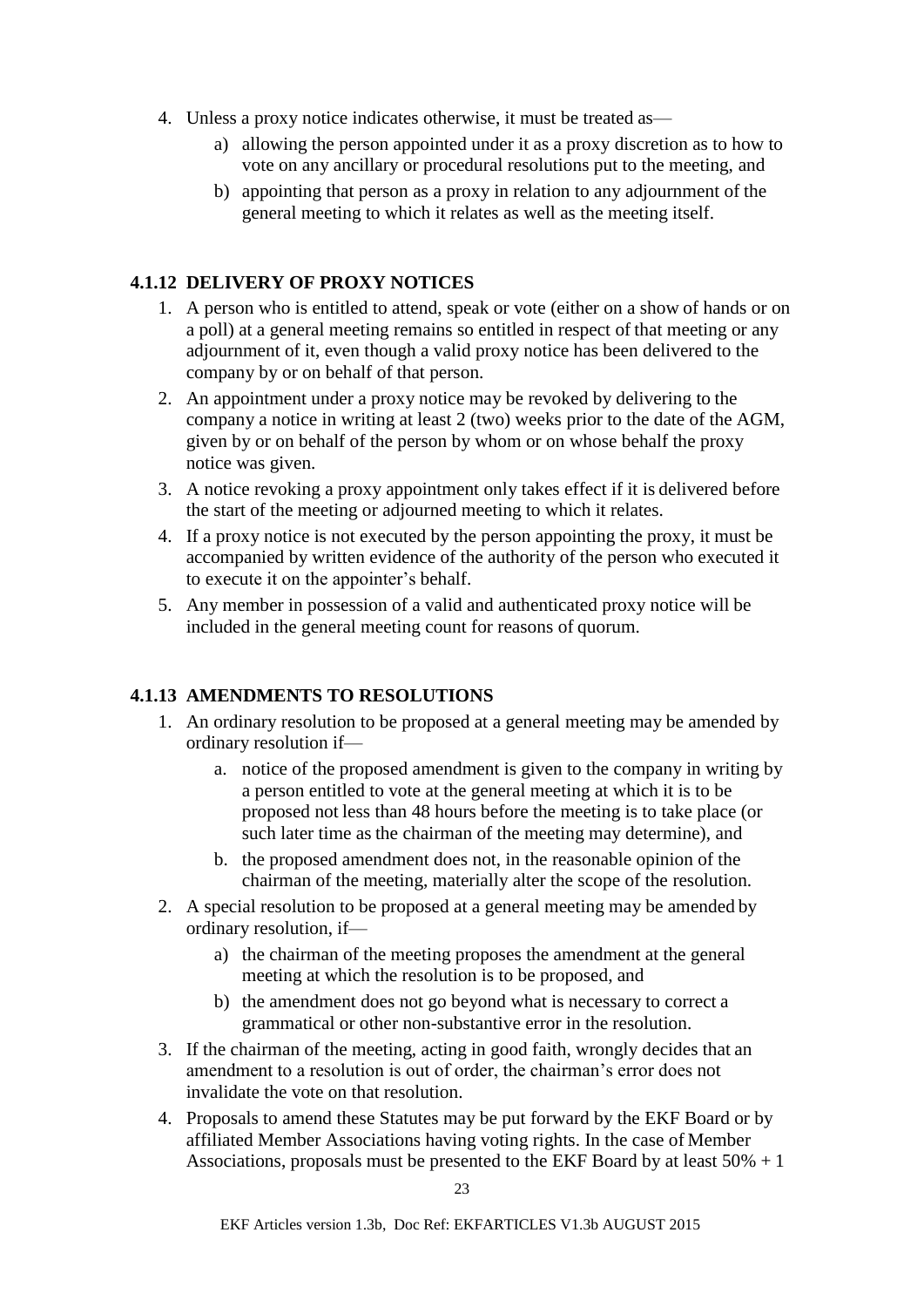(half plus one) of all affiliated Member Associations having voting rights.

- 5. The EKF Board shall call the relevant Extraordinary General Meeting (EGM) in accordance with the terms and procedures as set forth he/herein.
- 6. Proposals to amend these Statutes must be approved by at least 75% (three quarters) of the affiliated Member Associations having voting rights being present at a quorate General Meeting.
- **7.** For anything that is not covered by these Statutes, the EKF Board may action the necessary decisions which must then be submitted for ratification by the members at the subsequent EGM.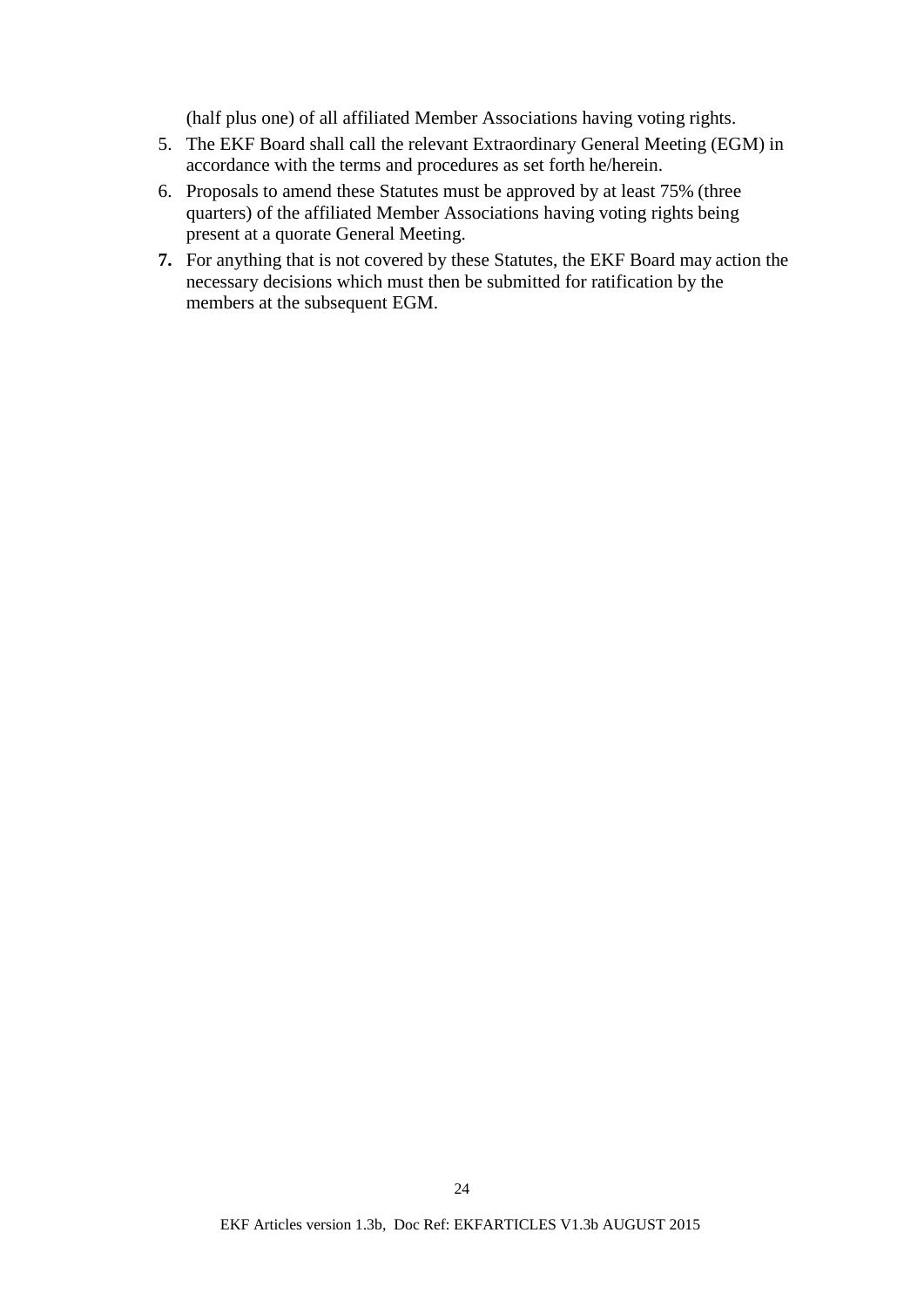# <span id="page-24-0"></span>**5 PART 4 ADMINISTRATIVE ARRANGEMENTS**

# <span id="page-24-1"></span>**5.1 MEANS OF COMMUNICATION TO BE USED**

- 1. Subject to the articles, anything sent or supplied by or to the company under the articles may be sent or supplied in any way in which the Companies Act 2006 provides for documents or information which are authorised or required by any provision of that Act to be sent or supplied by or to the company.
- 2. Subject to the articles, any notice or document to be sent or supplied to a director in connection with the taking of decisions by directors may also be sent or supplied by the means by which that director has asked to be sent or supplied with such notices or documents for the time being.
- 3. A director may agree with the company that notices or documents sent to that director in a particular way are to be deemed to have been received within a specified time of their being sent, and for the specified time to be less than 48 hours.

## <span id="page-24-2"></span>**5.1.1 COMPANY SEALS**

- 1. Any common seal may only be used by the authority of the directors.
- 2. The directors may decide by what means and in what form any common seal is to be used.
- 3. Unless otherwise decided by the directors, if the company has a common seal and it is affixed to a document, the document must also be signed by at least one authorised person in the presence of a witness who attests the signature.
- 4. For the purposes of this article, an authorised person is
	- a) any director of the company;
	- b) the company secretary (if any); or
	- c) any person authorised by the directors for the purpose of signing documents to which the common seal is applied.

## <span id="page-24-3"></span>**5.1.2 NO RIGHT TO INSPECT ACCOUNTS AND OTHER RECORDS**

1. Except as provided by law or authorised by the directors or an ordinary resolution of the company, no person is entitled to inspect any of the company's accounting or other records or documents merely by virtue of being a member.

## <span id="page-24-4"></span>**5.1.3 PROVISION FOR EMPLOYEES ON CESSATION OF BUSINESS**

1. The directors may decide to make provision for the benefit of persons employed or formerly employed by the company or any of its subsidiaries (other than a director or former director or shadow director) in connection with the cessation or transfer to any person of the whole or part of the undertaking of the company or that subsidiary.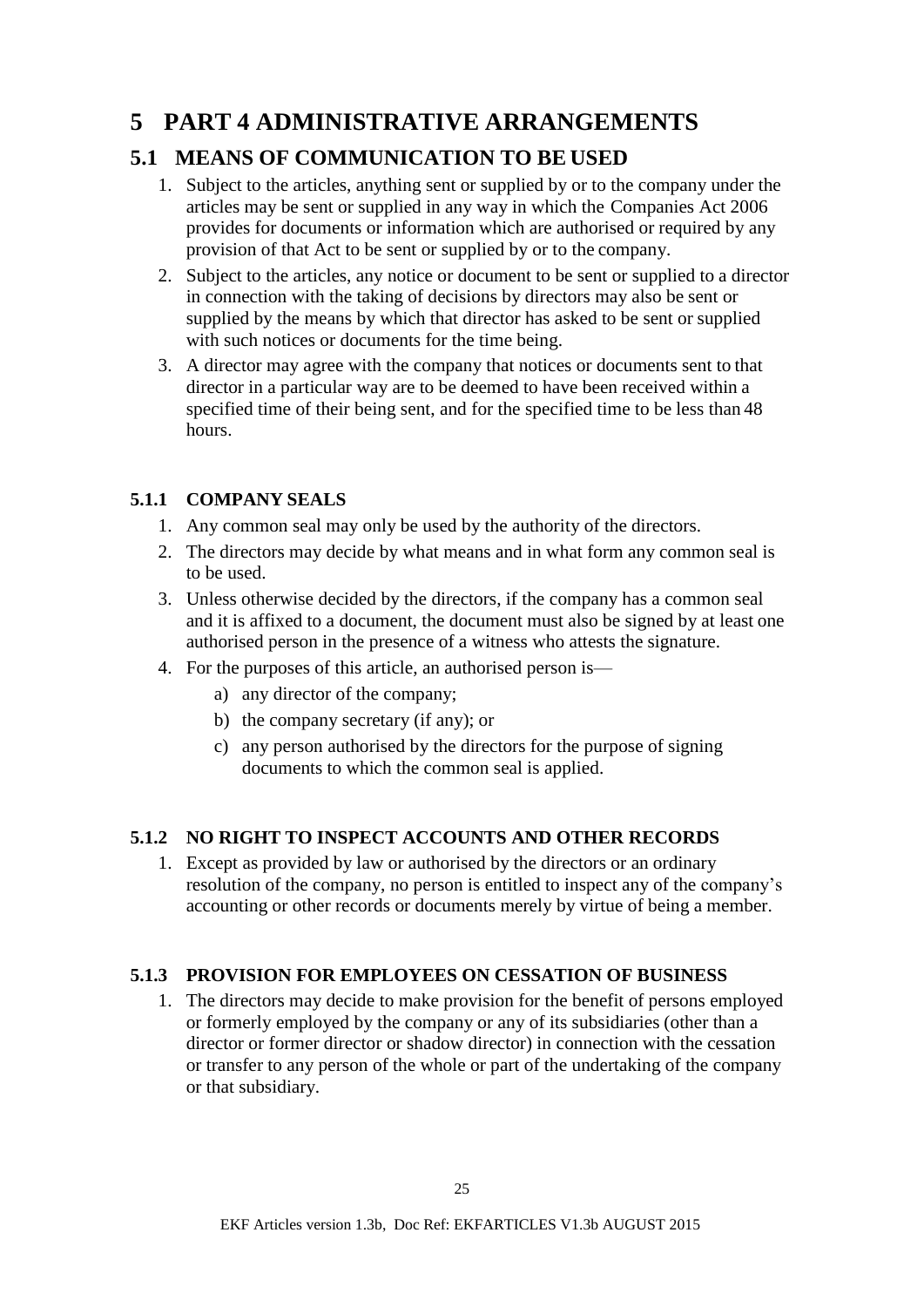## <span id="page-25-0"></span>**5.2 DIRECTORS' INDEMNITY AND INSURANCE**

## <span id="page-25-1"></span>**5.2.1 INDEMNITY**

- 1. Subject to paragraph (2), a relevant director of the company or an associated company may be indemnified out of the company's assets against
	- a) any liability incurred by that director in connection with any negligence, default, breach of duty or breach of trust in relation to the company or an associated company,
	- b) any liability incurred by that director in connection with the activities of the company or an associated company in its capacity as a trustee of an occupational pension scheme (as defined in section 235(6) of the Companies Act 2006),
	- c) any other liability incurred by that director as an officer of the company or an associated company.
- 2. This article does not authorise any indemnity which would be prohibited or rendered void by any provision of the Companies Acts or by any other provision of law.
- 3. In this article
	- a) companies are associated if one is a subsidiary of the other or both are subsidiaries of the same body corporate, and
	- b) a "relevant director" means any director or former director of the company or an associated company.

## <span id="page-25-2"></span>**5.2.2 INSURANCE**

- 1. The directors may decide to purchase and maintain insurance, at the expense of the company, for the benefit of any relevant director in respect of any relevant loss.
- 2. In this article
	- a) a "relevant director" means any director or former director of the company or an associated company,
	- b) a "relevant loss" means any loss or liability which has been or may be incurred by a relevant director in connection with that director's duties or powers in relation to the company, any associated company or any pension fund or employees' share scheme of the company or associated company, and
	- c) companies are associated if one is a subsidiary of the other or both are subsidiaries of the same body corporate.

## <span id="page-25-3"></span>**5.2.3 ECONOMICAL RESOURCES**

1. The EKF shall pursue its institutional goals by means of revenues deriving from the membership and other yearly fees, competition entry fees, courses and examinations, the issue of licences and diplomas, fines, bequests and donations, sponsorship, radio, television, video, Internet and photographic rights, royalties and any other form of income providing it has been approved by the EKF Board. Any radio, television, video, internet and photographic rights of the EKF